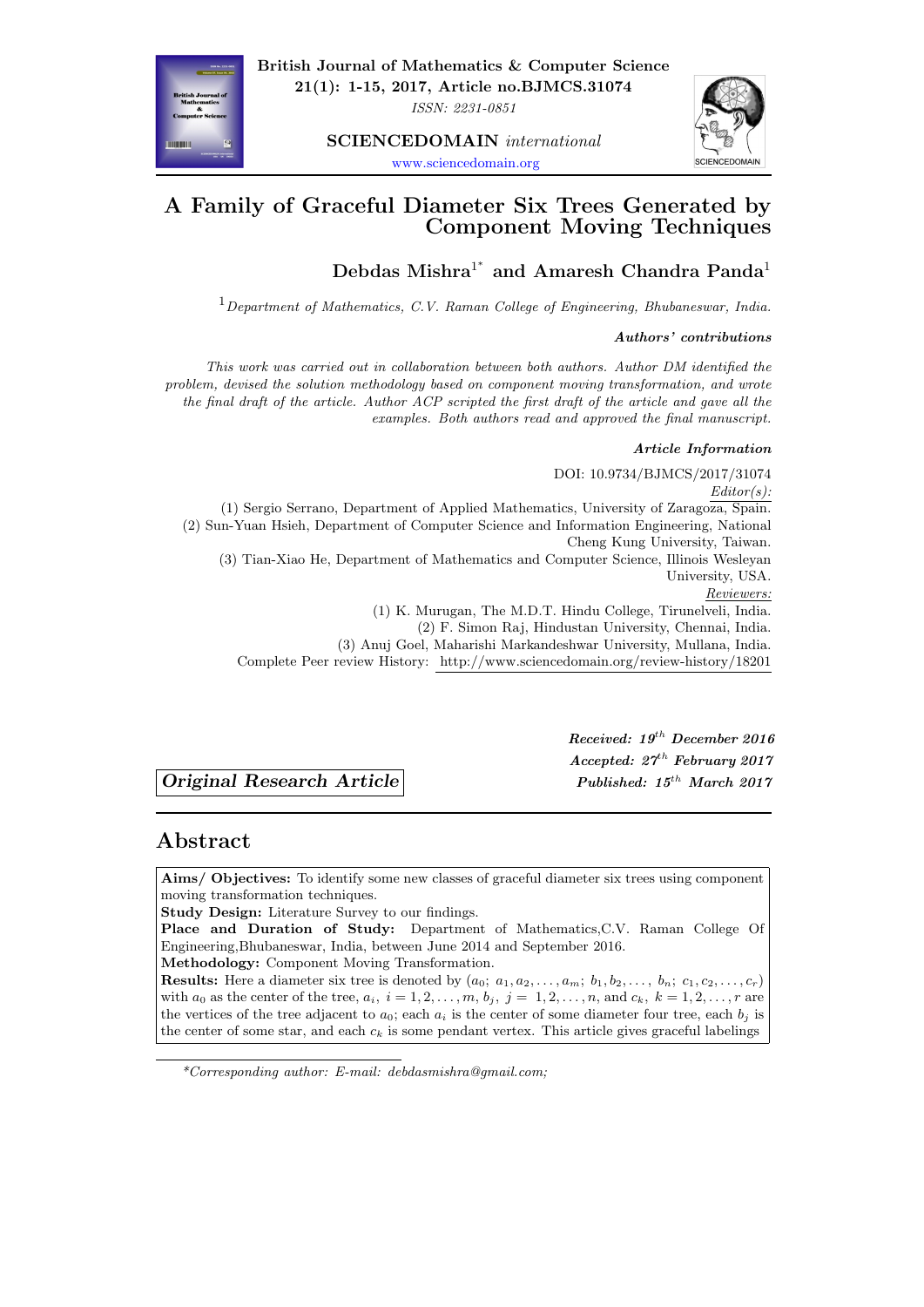to a family of diameter six trees  $(a_0; a_1, a_2, \ldots, a_m; b_1, b_2, \ldots, b_n; c_1, c_2, \ldots, c_r)$  with diameter four trees incident on *ai*s possess an odd number of branches comprising of six different combinations of odd, even, and pendant branches. Here a star is called an odd branch if its center has an even degree, an even branch if its center has an odd degree, and a pendant branch if its center has degree one.

**Conclusions:** Our article finds many new graceful diameter six trees by component moving techniques. However, the problem that all diameter six trees are graceful is still open and we conclude that one can not give graceful labelings to all diameter six trees by component moving techniques.

*Keywords: Graceful labeling; diameter six tree; component moving transformation; transfers of the first and second types; BD8TF.*

**AMS classification:** 05C78.

#### **1 Introduction**

By a graph labelling we mean an assignment of integers to the vertices or edges or both, subject to certain conditions. The concept of graph labelling originated in in the 1960s while attempting to resolve the problems involving decomposition of graphs into smaller graphs. In last five and half decades many new graph labelling techniques have evolved and more than 1500 research articles are available so far in this area. Labelled graphs have also been implemented in many problems in applied sciences and Engineering such as - network addressing, X - ray crystallography, coding theory, rulers, radar and missile guidance, constrained satisfactory problems, radio antenna problems [1], [2]. In this article we have undertaken a study on a very fundamental and widely used graph labelling, namely, *graceful labelling*. Graceful labeling was introduced by Ringel [3], Kotzig [4], and Rosa [5] and it is defined as follows.

**Definition 1.1.** [6], [5] A graph *G* with *q* edges is said to be *graceful* if there is an injection *f* from the vertic[es](#page-13-0) o[f](#page-13-1) *G* to the set  $\{0, 1, 2, 3, \ldots, q\}$  such that set of absolute values of difference of the vertex labels of all the edges of *G* is the set  $\{1, 2, 3, \ldots, q\}$ .

The concept of graceful labeling came into existence while trying to resolve an conjecture due to Ringel [3] which [sta](#page-13-2)t[es](#page-13-3) that " $K_{2n+1}$  decomposes intro  $2n+1$  isomorphic copies of a tree with *n* edges." Rosa [5] proved that Ringel's conjecture holds good if the tree is graceful. Rosa [5] also conjectured that all trees are graceful, which is popularly known as graceful tree conjecture. Despite of many efforts in past five decades the graceful tree conjecture remains unresolved so far.

From t[he](#page-13-4) available literature and most up to date surveys on graph labeling problems (Edwards and Howard [[7\]](#page-13-3), Gallian [6], Hrnciar and Havier[8], Robeva [9], Rosa [5]) it has been esta[bl](#page-13-3)ished that all trees up to diameter five are graceful. Here we give graceful labelings to certain classes of diameter six trees. Here we first give a representation of a diameter six tree as given below.

**Definition 1.2.** [10], [11], [12] A *diameter six tree* can be represented as  $(a_0; a_1, a_2, \ldots, a_m;$  $b_1, b_2, \ldots, b_n$ ;  $c_1, c_2, \ldots, c_r$  $c_1, c_2, \ldots, c_r$  $c_1, c_2, \ldots, c_r$ [\),](#page-13-2) where  $a_0$  $a_0$  is the center of the tree;  $a_i$ ;  $b_j$ , a[nd](#page-13-3)  $c_k$  are the vertices of the tree adjacent to  $a_0$  such that each  $a_i$  is the center of some diameter four tree, each  $b_j$  is the center of some star, and each  $c_k$  is some pendant vertex. It is readily observed that for a diameter six tree with the above representation there are at least two neigbours of *a*<sup>0</sup> which are the centers of diameter four tree[s.](#page-14-1) T[he n](#page-14-2)o[tat](#page-14-3)ion  $D_6$  shall henceforth represent a diameter six tree.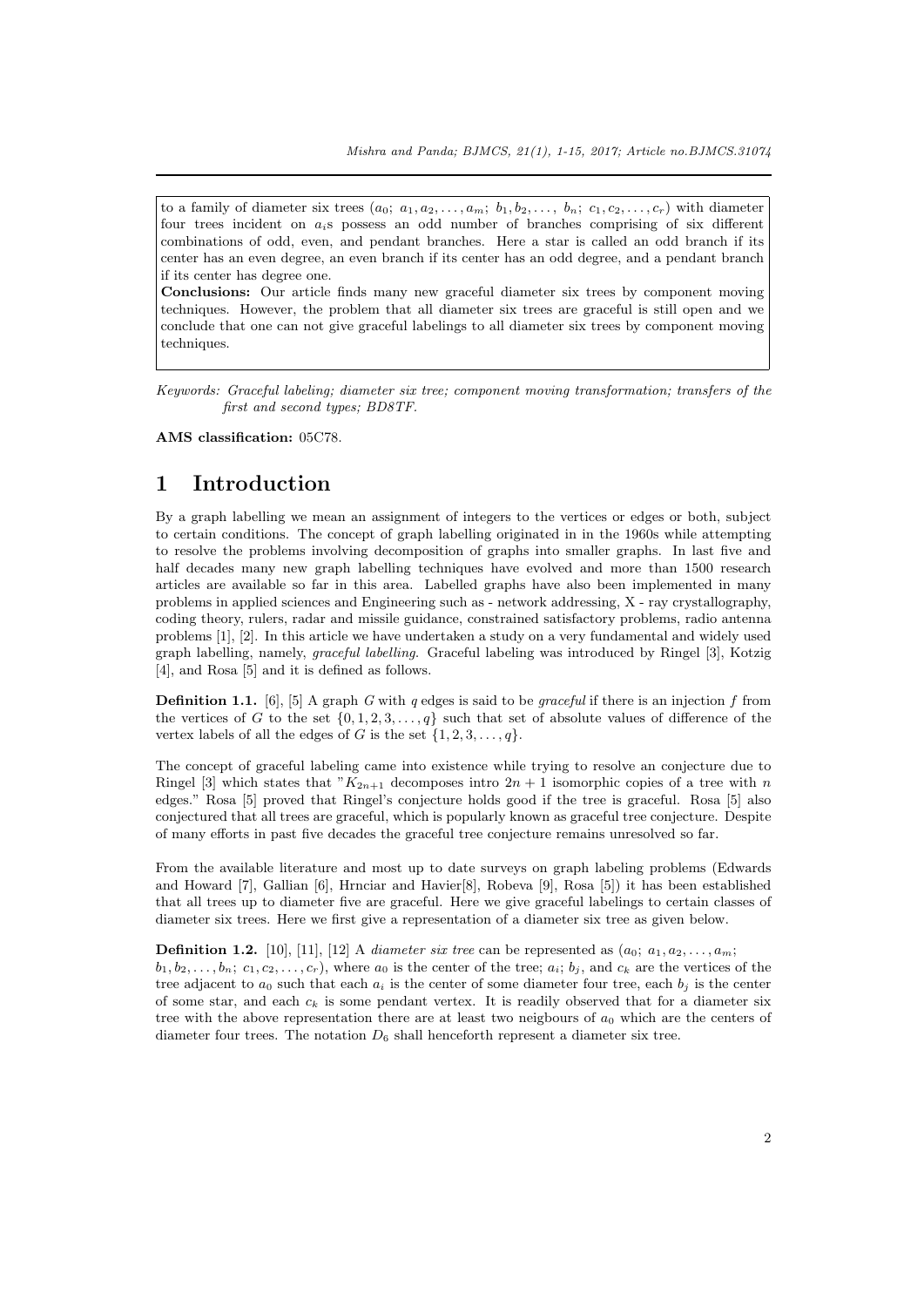A combination of branches incident on any  $a_i$ ,  $0 \leq i \leq m$  is a triple  $(x, y, z)$ , where x, y, and *z* denote the number of odd, even, and pendant branches, respectively, incident on *ai*. Here the symbols *e* and *o* denote a non-zero even number and an odd number, respectively. For example: (*o,* 0*, e*) means an odd number of odd branches, no even branch, and an even number of pendant branches. If in a triple *e* or *o* appears more than once then it does not mean that the corresponding branches are equal in number, for example (*o, o, e*) does not mean that the number of odd branches is equal to the number of even branches.

As far as diameter six trees are concerned *banana trees* are known to be graceful [13], [14], [7], [6], [15], [16], [9], [17], [18], [19]. Chen et. al. [14] defined a *banana tree* as a tree obtained by connecting a vertex *v* to one leaf of each of any number of stars (*v* is not in any of the stars). Chen et. al. [14] conjectured that banana trees are graceful. Bhatt Nayak and Deshmukh [13], Murugan and Arumurugan [16] and Vilfred [19] gave graceful labelings to different classes of ba[nan](#page-14-4)a [tre](#page-14-5)es[.](#page-13-5)

[Set](#page-14-6)h[uram](#page-14-7)[an](#page-14-0) a[nd](#page-14-8) J[esin](#page-14-9)t[ha](#page-14-10) [15], [17], [18] p[rov](#page-14-5)ed that all banana trees (graphs obtained by joining a vertex to one leaf of each of any number of stars by a path of length of at least two) are graceful. [Mis](#page-14-5)hra and Panda [10], [11], and [12] developed some classes of graceful diamet[er s](#page-14-4)ix trees.

Applying the techniques of Hrnciar and Havier [8], Mishra and Panda [20], and Mishra and Panigrahi [21], [22] here [we](#page-14-6) g[ive](#page-14-8) g[rac](#page-14-9)eful labelings to some new classes of diameter six trees  $(a_0; a_1, a_2, \ldots, a_m; b_1, b_2, \ldots, b_n; c_1, c_2, \ldots, c_r)$  with each  $a_i, i = 1, 2, \ldots, m_1, m_1 \leq m$ , is atta[che](#page-14-3)d to  $(o, 0, 0)$  [an](#page-14-1)d [th](#page-14-2)e branches incident on  $a_i$ ,  $m_1 + 1 \leq m$ , satisfies one of the following conditions.

1. Each  $a_i$ ,  $m_1 + 1 \leq m_2$  $m_1 + 1 \leq m_2$  $m_1 + 1 \leq m_2$  is attached to  $(o, 0, e)$  (or  $(o, e, 0)$ ). Each  $a_i$ ,  $m_2 + 1 \leq m_3$  $m_2 + 1 \leq m_3$  $m_2 + 1 \leq m_3$  is attached to  $(o, e, e)$  or  $(e, o, 0)$ . Each  $a_i$ ,  $m_3 + 1 \le m_4$  is attached to  $(e, o, e)$  or  $(e, o, 0)$ . Each  $a_i$ ,  $m_4 + 1 \le m_5$ is attached to  $(0, o, e)$  or  $(e, e, o)$  and each of the remaining  $a_i$ 's is attached to  $(e, 0, o)$  or  $(0, e, o)$ . 2.Each  $a_i$ ,  $m_1 + 1 \leq m_2$  is attached to  $(o, 0, e)$  (or  $(o, e, 0)$ ). Each  $a_i$ ,  $m_2 + 1 \leq m_3$  is attached to  $(o, e, e)$ . Each  $a_i$ ,  $m_3 + 1 \leq m_4$  is attached to  $(o, o, o)$  and each of the remaining  $a_i s$  is attached to  $(e, 0, o).$ 

3. Each  $a_i$ ,  $m_1 + 1 \leq m_2$  is attached to  $(o, 0, e)$ . Each  $a_i$ ,  $m_2 + 1 \leq m_3$  is attached to  $(o, o, o)$ . Each  $a_i$ ,  $m_3 + 1 \leq m_4$  is attached to  $(e, e, o)$  and each of the remaining  $a_i s$  is attached to  $(e, 0, o)$ or (0*, e, o*).

#### **2 Preliminaries**

**Definition 2.1.** [8], [20], [21], [22] For an edge  $e = \{u, v\}$  of a tree *T*, we define  $u(T)$  as that connected component of  $T - e$  which contains the vertex *u*. Here we say  $u(T)$  is a component incident on the vertex *v*. If *a* and *b* are vertices of a tree *T*,  $u(T)$  is a component incident on *a*, and  $b \notin u(T)$  then deleting the edge  $\{a, u\}$  from *T* and making *b* and *u* adjacent is termed as *the component u*(*T*) *has been transferred or moved from a to b*. In this paper by the label of the component " $u(T)$ [" w](#page-13-6)e [me](#page-14-13)a[n th](#page-14-11)e l[ab](#page-14-12)el of the vertex  $u$ . Let  $T$  be a tree and  $a$  and  $b$  be two vertices of *T*. By  $a \rightarrow b$  *transfer* we mean that some components from *a* have been moved to *b*. If we consider successive transfers  $a_1 \rightarrow a_2, a_2 \rightarrow a_3, a_3 \rightarrow a_4, \ldots$  we simply write  $a_1 \rightarrow a_2 \rightarrow a_3 \rightarrow a_4 \ldots$ transfer. In the transfer  $a_1 \rightarrow a_2 \rightarrow \ldots \rightarrow a_{n-1} \rightarrow a_n$ , each vertex  $a_i$ ,  $i = 1, 2, \ldots, n-1$  is called a vertex of transfer. Let *T* be a labelled tree with a labeling *f*. We consider the vertices of *T* whose labels form the sequence  $(a, b, a-1, b+1, a-2, b+2)$  (respectively,  $(a, b, a+1, b-1, a+2, b-2)$ ). Let *a* be adjacent to some vertices having labels different from the above labels. The  $a \rightarrow b$  transfer is called *a transfer of the first type* if the labels of the transferred components constitute a set of consecutive integers.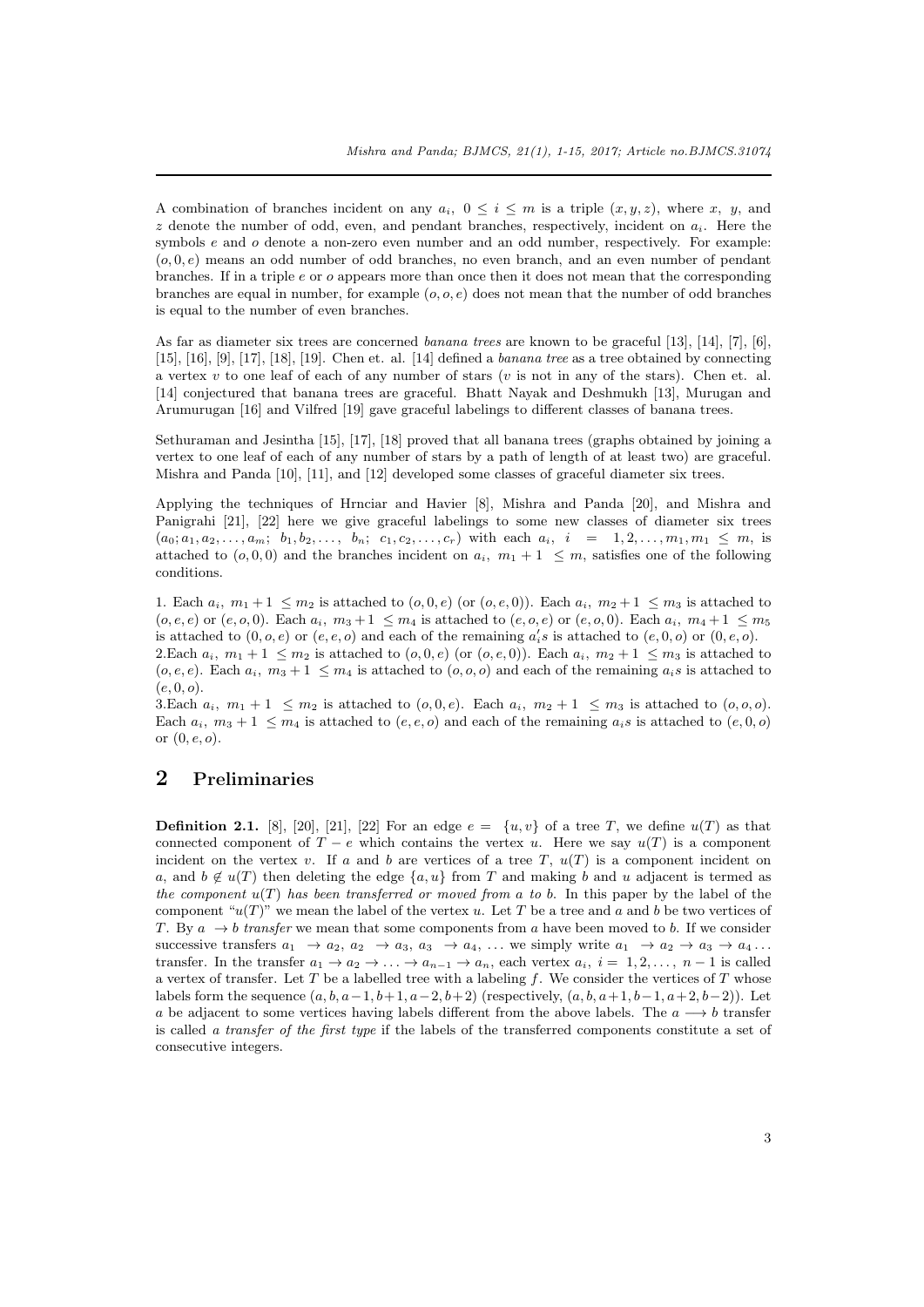The *a −→ b* transfer is called *a transfer of the second type* if the labels of the transferred components can be divided into two segments, where each segment is a set of consecutive integers. A sequence of eight transfers of the first type  $a \to b \to a-1 \to b+1 \to a \to b \to a-1 \to b+1 \to a-2$ (respectively,  $a \to b \to a+1 \to b-1 \to a \to b \to a+1 \to b-1 \to a+2$ ), is called a *backward double 8 transfer of the first type* or *BD8TF*  $a$  to  $a - 2$  (respectively,  $a$  to  $a + 2$ ).



**Fig. 1. The graceful tree in (b) is obtained from the graceful tree in (a) by carrying** out a sequence of transfers consisting of  $22 \rightarrow 1 \rightarrow 21$  transfers of the first type, **followed by the BD8TF** 21 **to** 19, **followed by**  $19 \rightarrow 4$  **transfer of the first type, and** finally  $4 \rightarrow 18 \rightarrow 5$  transfers of the second type, respectively

**Theorem 2.1.** [20], [21], [22] In a graceful labeling  $f$  of a graceful tree  $T$ , let  $a$  and  $b$  be the labels of two vertices. Let *a* be attached to a set *A* of vertices (or components) having labels  $n, n+1, n+2, \ldots, n+p$  (different from the above vertex labels), which satisfy  $(n+1+i)+(n+p-i)$  $a + b, i \geq 0$  (respectively,  $(n + i) + (n + p - 1 - i) = a + b, i \geq 0$ ). Then the following hold.

- <span id="page-3-0"></span>(a) By makin[g a](#page-14-13) tr[ans](#page-14-11)fer  $a \rightarrow b$  $a \rightarrow b$  of first type we can keep an odd number of components at *a* from the set *A* and move the rest to *b*, and the resultant tree thus formed will be graceful.
- (b) If *A* contains an even number of elements, then by making a sequence of transfers of the second type  $a \to b \to a-1 \to b+1 \to a-2 \to b+2 \to \dots$  (respectively,  $a \to b \to a+1 \to a$ *b* − 1 → *a* + 2 → *b* − 2 → ...), an even number of elements from *A* can be kept at each vertex of the transfer, and the resultant tree thus formed is graceful.
- (c) By a BD8TF  $a$  to  $b+1$  (respectively,  $b-1$ ), we can keep an even number of elements from *A* at *a, b, a* − 1, and *b* + 1 (respectively, *a, b, a* + 1, and *b* − 1), and move the rest to *a* − 2 (respectively,  $a + 2$ ). The resultant tree formed in each of the above cases is graceful.
- (d) Consider the transfer  $R': a \to b \to a-1 \to b+1 \to \ldots \to \ldots$  (respectively,  $a \to b \to a+1 \to a$  $b-1 \rightarrow \ldots \rightarrow \ldots$ , such that *R'* is partitioned as  $R' : T'_{1} \rightarrow T'_{2}$ , where  $T'_{1}$  is sequence of transfers consisting of the transfers of the first type and BD8TF and *T ′* <sup>2</sup> is a sequence of transfer of the second type. The tree *T ∗∗* obtained from *T* by making the transfer *R ′* is graceful.

<span id="page-3-1"></span>**Lemma 2.2.** [8] If *g* is a graceful labeling of a tree *T* with *n* edges then the labeling  $g_n$  defined as  $g_n(x) = n - g(x)$ , for all  $x \in V(T)$ , called the *inverse transformation* of *g* is also a graceful labeling of *T*.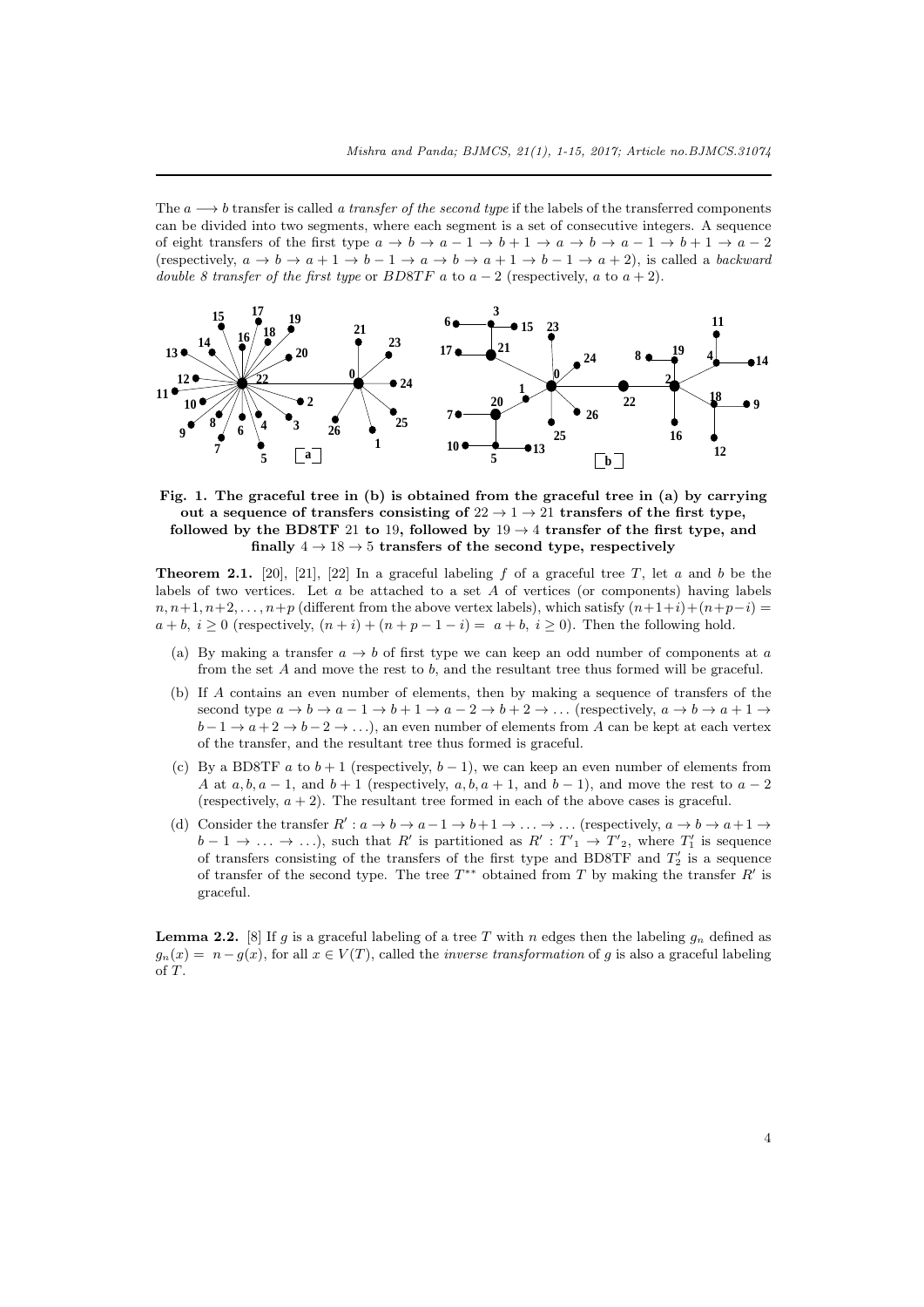## **3 Results**

**Theorem 3.1.** If degrees of  $a_i$  and  $b_j$  are even, for  $i = 1, 2, 3, \ldots, m; j = 1, 2, 3, \ldots, n$ , and the centers  $a_i$ ,  $i = 1, 2, \ldots, m$ , of diameter four trees are attached to combinations as shown in Table 1 then *D*<sup>6</sup> given by the following are graceful.

<span id="page-4-0"></span>(a):  $D_6 = \{a_0; a_1, a_2, \ldots, a_m; b_1, b_2, \ldots, b_n; c_1, c_2, \ldots, c_r\}.$ (b):  $D_6 = \{a_0; a_1, a_2, \ldots, a_m; b_1, b_2, \ldots, b_n\}.$ (c):  $D_6 = \{a_0; a_1, a_2, \ldots, a_m; c_1, c_2, \ldots, c_r\}$  with *m* odd. (d):  $D_6 = \{a_0; a_1, a_2, \ldots, a_m\}$  with *m* odd.

**Table 1. Diameter Six Trees of Theorem 3.1.**

| Cases            | $a_i, 1 \leq i \leq$ | $a_i$ , $m_1$ +     | $a_i$ , $m_2$ +   | $a_i$ , $m_3$ +   | $a_i$ , $m_4$ +     | $a_i, m_5 + 1 \leq$ |
|------------------|----------------------|---------------------|-------------------|-------------------|---------------------|---------------------|
| ↓                | m <sub>1</sub>       | $1 \leq i \leq m_2$ | $1 \le i \le m_3$ | $1 \le i \le m_4$ | $1 \leq i \leq m_5$ | $i \leq m_6 =$      |
|                  |                      |                     |                   |                   |                     | m                   |
| $\left(a\right)$ | (o, 0, 0)            | (o, e, 0)           | (e, o, 0)         | (e, o, e)         | (0, o, e)           | (0, e, o)           |
| (b)              | same as $(a)$        | same as $(a)$       | same as $(a)$     | same as $(a)$     | (e, e, o)           | same as $(a)$       |
| $\rm(c)$         | same as $(a)$        | same as $(a)$       | (o,e,e)           | same as $(a)$     | same as $(b)$       | same as $(a)$       |
| $(\mathrm{d})$   | same as $(a)$        | same as $(a)$       | same as $(a)$     | same as $(a)$     | same as $(b)$       | (e,0,o)             |
| (e)              | same as $(a)$        | same as $(a)$       | same as $(c)$     | same as $(a)$     | same as $(b)$       | same as $(d)$       |
| (f)              | same as $(a)$        | (o, 0, e)           | same as $(c)$     | same as $(a)$     | same as $(b)$       | same as $(d)$       |
| (g)              | same as $(a)$        | <b>as</b><br>same   | same as $(c)$     | same as $(a)$     | same as $(a)$       | same as $(a)$       |
|                  |                      | (f)                 |                   |                   |                     |                     |
| (h)              | same as $(a)$        | <b>as</b><br>same   | same as $(c)$     | same as $(a)$     | same as $(b)$       | same as $(a)$       |
|                  |                      | (f)                 |                   |                   |                     |                     |
| (i)              | same as $(a)$        | same as $(a)$       | same as $(c)$     | same as $(a)$     | same as $(a)$       | same as $(a)$       |

**Proof (a): Case - I** Let  $m + n$  be odd. Let  $|E(D_6)| = q$  and  $deg(a_0) = m + n = 2k + 1$ . Proceed as per the following steps.

1. Remove the pendant vertices adjacent to  $a_0$  and represent the new graceful tree by  $D_6^{(1)}$ . Consider the graceful tree *G* as represented in Fig. 2.

2. Define integers  $\alpha_i^{(j)}$ , for  $i = 1, 2, \ldots, m, j = 1, 2, 3, 4, 5$ , as per the following.

**For**  $1 \leq i \leq m_1$ :  $2\alpha_i^{(1)} + 1 = o_i = deg(a_i) - 1$ .

**For**  $m_1 + 1 \le i \le m_2$ : For the cases (a), (b), (c), (d), (e), and (i):  $2\alpha_i^{(1)} + 1 = o_i$ ,  $2[\alpha_i^{(2)} + \alpha_i^{(3)} + 1] =$ *e<sub>i</sub>*. For the cases (f), (g), and (h):  $2\alpha_i^{(1)} + 1 = o_i$ ,  $2[\alpha_i^{(4)} + \alpha_i^{(5)} + 1] = p_i$ .

For  $m_2 + 1 \le i \le m_3$ : For the cases (a), (b) and (d):  $2[\alpha_i^{(1)} + \alpha_i^{(2)} + 1] = o_i$ ,  $2\alpha_i^{(3)} + 1 = e_i$ . For the cases (c), (e), (f), (g), (h), and (i):  $2\alpha_i^{(1)} + 1 = o_i$ ,  $2[\alpha_i^{(2)} + \alpha_i^{(3)} + 1] = e_i$ , and  $2[\alpha_i^{(4)} + \alpha_i^{(5)} + 1] = p_i.$ 

For 
$$
m_3 + 1 \le i \le m_4
$$
:  $2[\alpha_i^{(1)} + \alpha_i^{(2)} + 1] = o_i$ ,  $2\alpha_i^{(3)} + 1 = e_i$ , and  $2[\alpha_i^{(4)} + \alpha_i^{(5)} + 1] = p_i$ .

For  $m_4 + 1 \le i \le m_5$ : For the cases (a), (g), and (i):  $2\alpha_i^{(3)} + 1 = e_i$  and  $2[\alpha_i^{(4)} + \alpha_i^{(5)} + 1] = p_i$ . For the cases (b), (c), (d), (e), (f), and (h):  $2[\alpha_i^{(1)} + \alpha_i^{(2)} + 1] = o_i$ ,  $2[\alpha_i^{(3)} + \alpha_i^{(4)} + 1] = e_i$ , and  $2\alpha_i^{(5)} + 1 = p_i.$ 

For  $m_5 + 1 \le i \le m_6 = m$ : For the cases (a), (b), (c), (g), (h), and (i):  $2[\alpha_i^{(3)} + \alpha_i^{(4)} + 1] = e_i$ ,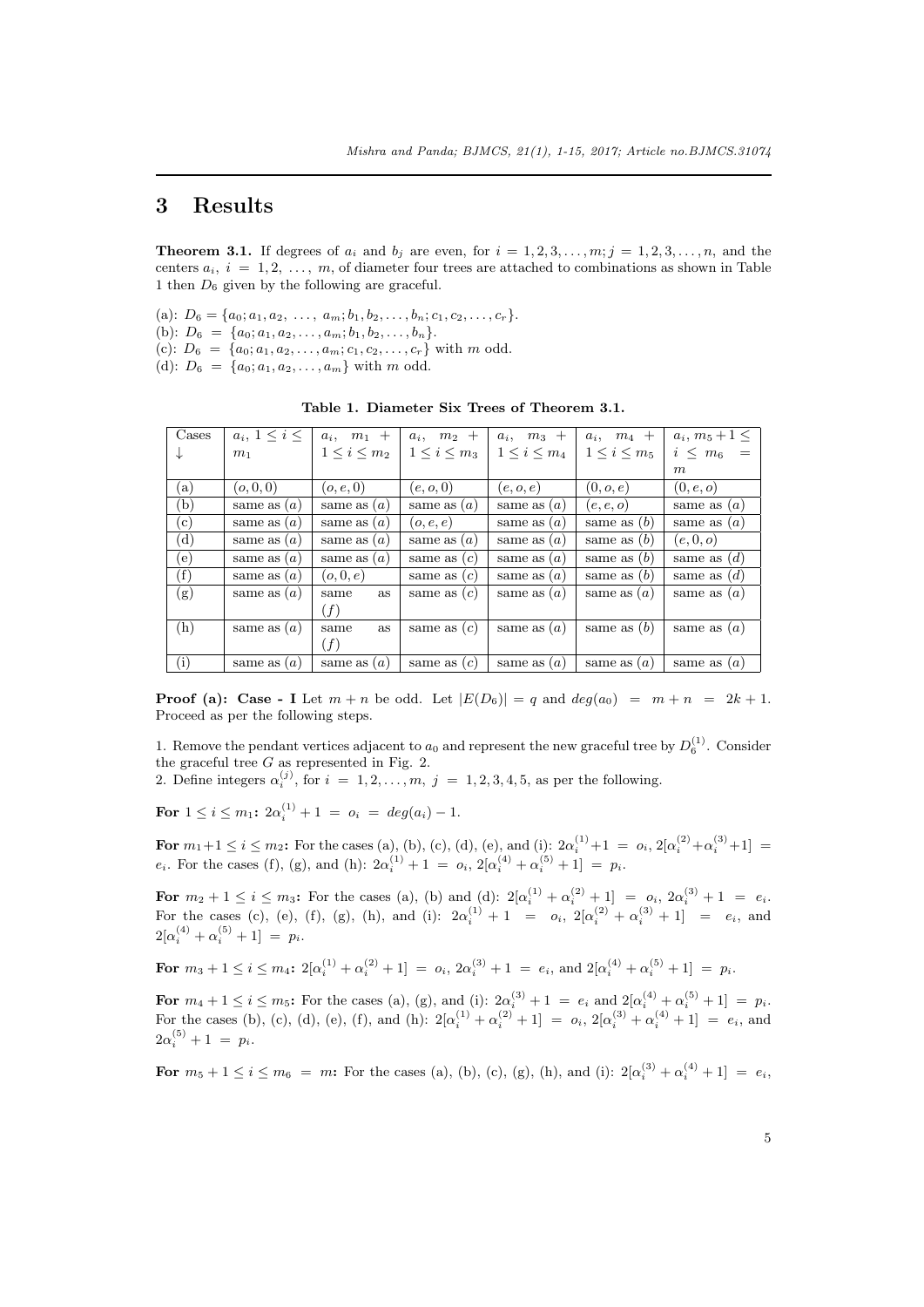and  $2\alpha_i^{(5)} + 1 = p_i$ . For the cases (d), (e), and (f):  $2[\alpha_i^{(1)} + \alpha_i^{(2)} + 1] = o_i$  and  $2\alpha_i^{(5)} + 1 = p_i$ .

3. Let  $A = \{k+1, k+2, \ldots, q-k-r-1\}$ . Observe that  $(k+i) + (q-r-k-i) = q-r$ . Assign the labels to  $a_i$ ,  $1 \leq i \leq m$  and  $b_j$ ,  $1 \leq j \leq n$  as follows.

 $x_i = \begin{cases} q-r - \frac{i-1}{2} & \text{if } i \text{ is odd} \\ \frac{i}{2} & \text{if } i \text{ is even} \end{cases}$  with  $x_i$  is the label of  $a_i$ , for  $i = 1, 2, ..., m$  and  $x_{m+j}$  is the label of  $b_j$ , for  $j = 1, 2, ..., n$ .

4. Define an integer t as  $t = a_{m_4+1}$  for the cases (a) and (g),  $t = a_{m_5+1}$  for the cases (b) and (c), and  $t = b_1$  for the cases (d), (e), and (f). Observe that the transfer  $T_1: a_1 \rightarrow a_2 \rightarrow a_3 \rightarrow a_4 \rightarrow a_5$  $a_5 \rightarrow a_6 \rightarrow \ldots \rightarrow t$  and the set *A* satisfy the hypothesis of Theorem 2.1. Carry out the transfer *T*<sub>1</sub> consisting of the successive transfers of the first type and keep  $2\alpha_i^{(1)} + 1$  elements of *A* at the vertices  $a_i$  of  $T_1$ . Let  $A_1$  be the set of vertices of  $A$  that have come to the vertex  $t$ .

5. Define an integer  $t_1$  as  $t_1 = a_{m_4}$  for the cases (a) and (g),  $t_1 = a_{m_5}$  for the cases (b) and (c), and  $t_1 = a_m$  for the cases (d), (e), and (f). Carry out the transfer  $t \rightarrow t_1$  of the first type and bring back all the elements of  $A_1$  to  $t_1$ . Obviously, the new tree thus formed, say  $G_2$ , is graceful.

6. Define the transfer  $T_2$  as follows.  $T_2: a_{m_4} \to a_{m_4-1} \to \ldots \to a_{m_1+1} \to a_{m_1}$  for the cases (a) and (i);  $T_2: a_{m_5} \to a_{m_5-1} \to \ldots \to a_{m_1+1} \to a_{m_1}$  for the cases (b) and (c);  $T_2: a_m \to a_{m-1} \to a_m$  $\ldots \to a_{m_1+1} \to a_{m_1}$  for the cases (d) and (e);  $T_2: a_m \to a_{m-1} \to \ldots a_{m_2+1} \to a_{m_2}$  for the case (f);  $T_2: a_{m_4+1} \to a_{m_4} \to \ldots \to a_{m_2+1} \to a_{m_2}$  for the cases (g);  $T_2: a_{m_5} \to a_{m_5-1} \to \ldots \to a_{m_5-1}$  $a_{m_2+1} \to a_{m_2}$  for the case (h). Observe that the set  $A_1$  and the labels of the vertices of  $T_2$  satisfy the hypothesis of Theorem 2.1. Carry out the transfer *T*<sup>2</sup> consisting of successive transfers of the first type, keeping  $2\alpha_i^{(2)} + 1$  elements of  $A_1$  at the vertices  $a_i$  of  $T_2$ . By Theorem 2.1 the new tree, say  $G_3$ , thus formed is graceful. Let  $A_2$  be the set of vertices of  $A_1$  which have been transferred to the last vertex of  $T_2$ .

7. Execute the transfer  $a_{m_1} \rightarrow a_{m_1+1}$  (for the cases (a), (b), (c), (d), (e), and (i)) or  $a_{m_2} \rightarrow a_{m_2+1}$ (for the cases (f), (g), and (h)) and bring back all elements of  $A_2$  to  $a_{m_1}$  or  $a_{m_2}$ [.](#page-3-0)

8. Define the transfer  $T_3$  as follows.  $T_3$ :  $a_{m_1+1} \rightarrow a_{m_1+2} \rightarrow a_{m_1+3} \rightarrow \ldots \rightarrow a_m \rightarrow b_1$  for the cases (a), (b), (c), and (i);  $T_3$ :  $a_{m_1+1} \to a_{m_1+2} \to a_{m_1+3} \to \ldots \to a_{m_5} \to a_{m_5+1}$  for the cases (d) and (e);  $T_3$ :  $a_{m_2+1} \rightarrow a_{m_2+2} \rightarrow a_{m_2+3} \rightarrow \ldots \rightarrow a_{m_5} \rightarrow a_{m_5+1}$  for the case (f);  $T_3: a_{m_2+1} \to a_{m_2+2} \to a_{m_2+3} \to \ldots \to a_m \to b_1$  for the cases (g) and (h). Observe that the transfer  $T_3$  and the set  $A_2$  satisfy the hypothesis of Theorem 2.1. Execute the transfer  $T_3$  consisting of the successive transfers of the first type and keep  $2\alpha_i^{(3)} + 1$  elements of  $A_2$  at the vertices  $a_i$  of *T*<sub>3</sub>. Let *A*<sub>3</sub> is the set of vertices of *A*<sub>2</sub> that have come to the vertex *b*<sub>1</sub> or  $a_{m_5+1}$  as the case may be.

9. Execute the transfer  $b_1 \longrightarrow a_m$  (or  $a_{m_5+1} \longrightarrow a_{m_5}$ ) of the first type and bring back all the elements of  $A_3$  to  $a_m$  (or  $a_{m_5}$ ). Obviously, the new tree thu[s fo](#page-3-0)rmed, say  $G_5$ , is graceful.

10. Define the transfer  $T_4$  as follows.  $T_4: a_m \to a_{m-1} \to a_{m-2} \to a_{m-3} \to \ldots \to a_{m_3+1} \to$  $a_{m_3+1} \rightarrow a_{m_3}$  for the cases (a), (b), and (i);  $T_4: a_m \rightarrow a_{m-1} \rightarrow a_{m-2} \rightarrow a_{m-3} \rightarrow \ldots \rightarrow a_{m_2+1} \rightarrow$  $a_{m_2+1} \to a_{m_2}$  for the case (c);  $T_4: a_{m_5} \to a_{m_5-1} \to a_{m_5-2} \to a_{m_5-3} \to \ldots \to a_{m_3+1} \to a_{m_3+1} \to a_{m_3+2}$  $a_{m_3}$  for the cases (d);  $T_4: a_{m_5} \to a_{m_5-1} \to a_{m_5-2} \to a_{m_5-3} \to \ldots \to a_{m_2+1} \to a_{m_2+1} \to a_{m_2}$ for the cases (e);  $T_4: a_{m_5} \to a_{m_5-1} \to a_{m_5-2} \to a_{m_5-3} \to \ldots \to a_{m_1+1} \to a_{m_1+1} \to a_{m_1}$  for the case (f);  $T_4: a_m \to a_{m-1} \to a_{m-2} \to a_{m-3} \to \ldots \to a_{m_1+1} \to a_{m_1+1} \to a_{m_1}$  for the cases (g) and (h). Observe that the set  $A_3$  and the labels of the vertices of  $T_4$  satisfy the hypothesis of Theorem 2.1. Carry out the transfer  $T_4$  consisting of successive transfers of the first type, keeping  $2\alpha_i^{(4)} + 1$  elements of  $A_3$  at the vertices  $a_i$  of  $T_4$ . By Theorem 2.1 the new tree, say  $G_6$ , thus formed is graceful. Let *A*<sup>4</sup> be the set of vertices of *A*<sup>3</sup> which have been transferred to the last vertex of *T*4.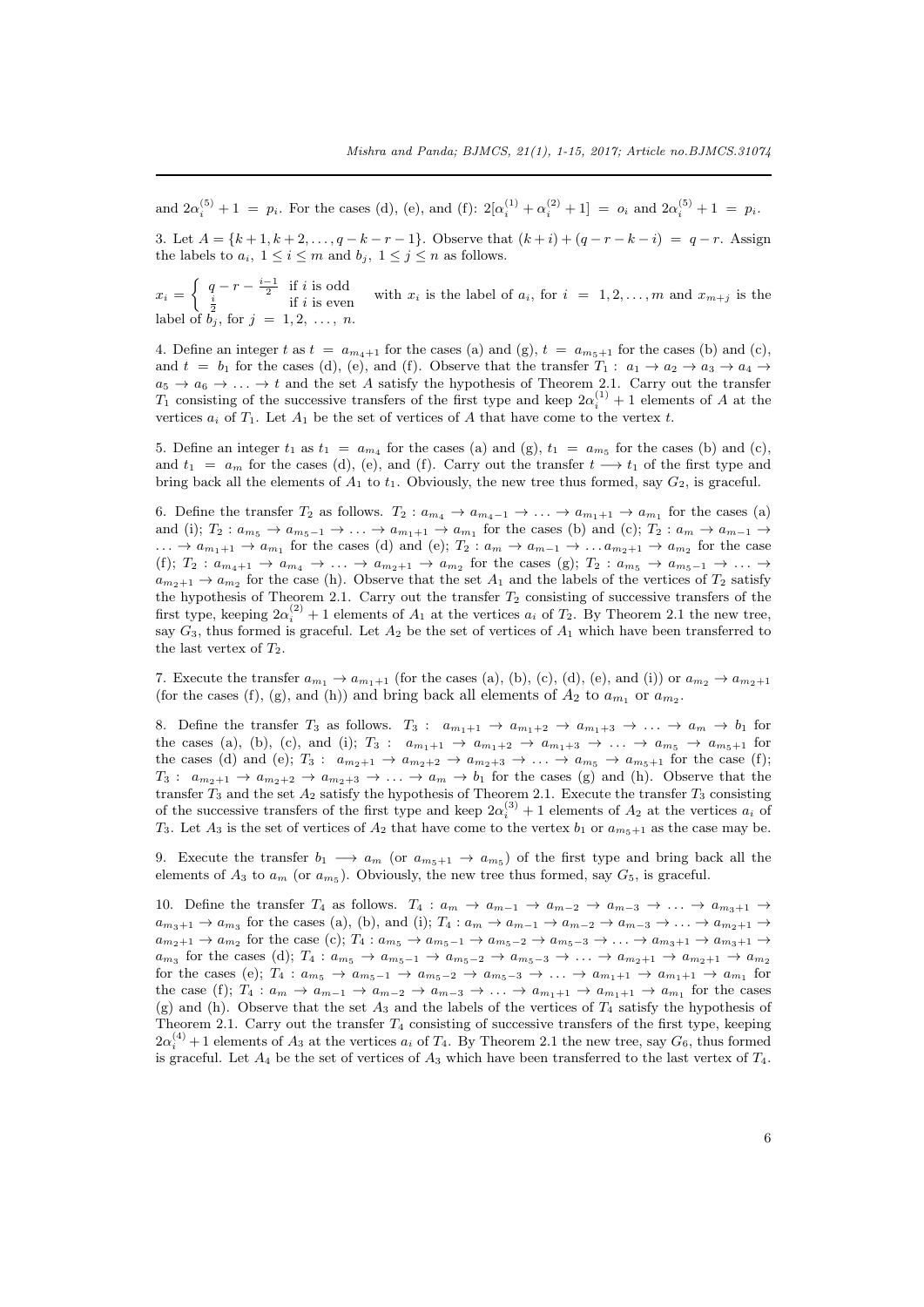11. Execute the transfer  $a_{m_1} \rightarrow a_{m_1+1}$  (for the cases (f), (g), and (h)),  $a_{m_2} \rightarrow a_{m_2+1}$  (for the cases (c) and (e)), or  $a_{m_3} \rightarrow a_{m_3+1}$  (for the cases (a), (b), (d), and (i)) of the first type and bring back all the elements of  $A_4$  to  $a_{m_1+1}$ ,  $a_{m_2+1}$ , or  $a_{m_3+1}$  as the case may be. Obviously, the new tree thus formed, say *G*7, is graceful.

12. Now consider the transfer  $T_5: a_{l+1} \to a_{l+2} \to a_{l+3} \to \ldots \to a_m \to b_1 \to b_2 \to \ldots \to b_n \to k+1$ , where  $l = m_1$  for the cases (f), (g), and (h),  $l = m_2$  for the cases (c) and (e), and  $l = m_3$  for the cases (a), (b), (d), and (i). Carry out the transfer *T*<sup>5</sup> consisting of successive transfers of the first type keeping  $2\alpha_i^{(5)} + 1$  elements of  $A_4$  at the vertices  $a_i$  and the desired odd number of vertices at  $b_j$ ,  $j = 1, 2, \ldots, n$  of  $T_5$ . By Theorem 2.1, the new tree, say  $G_8$ , thus formed is graceful. Let  $A_5$ be the set of vertex labels of  $A_4$  which have come to the vertex  $k + 1$  after the transfer  $T_5$ .

13. Next consider the transfer  $T_6: k+1 \to q-k-1 \to k+2 \to q-k-2 \to k+3 \to q-k-3 \to \ldots \to p$ , where  $p = \begin{cases} k + k_1 + 1; & \text{if } m \text{ is odd} \\ q - k - k_1, & \text{if } m \text{ is even} \end{cases}$  $p = \begin{cases} k + k_1 + 1; & \text{if } m \text{ is odd} \\ q - k - k_1, & \text{if } m \text{ is even} \end{cases}$  $p = \begin{cases} k + k_1 + 1; & \text{if } m \text{ is odd} \\ q - k - k_1, & \text{if } m \text{ is even} \end{cases}$ ,  $k_1 = s_o + s_e$ 

Observe that the vertices of transfer  $T_6$  and the elements of  $A_5$  satisfy the hypothesis of Theorem 2.1. Let  $s_o = \sum_{i=1}^{m} [o_i], s_e = \sum_{i=1}^{m} [e_i],$  and  $s_p = \sum_{i=1}^{m} [p_i].$  Observe that in the transfer  $T_6$ , the first  $s_o$  vertices are the centers of the odd branches incident on  $a_i$ s, the next  $s_e$  vertices are the centers of the even branches incident on *ai*s, and the remaining *s<sup>p</sup>* vertices are the pendant vertices incident on  $a_i$ s. Finally, carry out the transfer  $T_6$  consisting of  $s_o$  ( $s_o$  – 1 if  $s_e$  = 0) transfers of the first type, followed by *s<sup>e</sup>* transfers of the second type and keep required number of vertices at [eac](#page-3-0)h vertex of  $T_6$  so that we get the tree  $D_6^{(1)}$ . By virtue of Theorem 2.1, the tree  $D_6^{(1)}$  thus formed after the transfer *T*<sup>6</sup> has a graceful labeling.

14. Finally attach *r* pendant vertices to  $a_0$  and assign them the labels  $q - r + 1$ ,  $q - r + 2$ , ...,  $q$  so that we get the tree  $D_6$ . The labeling given to  $D_6$  is obviously graceful.

**Case - II:** Let  $m + n$  be even. Then form a diameter six tree, say  $G_6$  by removing the vertices  $c_1, c_2, \ldots, c_r$ , and  $b_n$  from  $D_6$ . Let  $|E(G_6)| = q_1$ . Give a graceful labeling to  $G_6$  by following the steps 1 to 9 while giving a graceful labeling to  $D_6^{(1)}$  by replacing  $q-r$  with  $q_1$  in the proof for Case - I. Observe that in the graceful labeling of  $G_6$ , the vertex  $a_0$  gets the label 0. Now attach the vertices  $c_1, c_2, \ldots, c_r$ , and  $b_n$  to  $a_0$  and assign them the labels  $q_1 + 1, q_1 + 2, \ldots, q_1 + r$ , and  $q_1 + r + 1$ , respectively.

Obviously, the tree  $G_6 \cup \{c_1, c_2, \ldots, c_r, b_n\}$  with the labelings mentioned above is graceful with a graceful labeling, say *g*. Then apply inverse transformation  $g_{q_1+r+1}$  to the above labeling of  $G_6 \cup \{c_1, c_2, \ldots, c_r, b_n\}$ . Now the vertex  $b_n$  gets the label 0. Let  $deg(b_n) = p$ . Finally, attach *p* − 1 pendant vertices to *b<sub>n</sub>* and assign them the labels  $q_1 + r + 2$ ,  $q_1 + r + 3$ , ...,  $q_1 + r + p$ , so as to get the tree  $D_6$  with a graceful labeling.

- **(b)** Proof follows on setting  $r = 0$  in the proof involving part (a).
- (c) Proof follows on setting  $n = 0$  in the proof involving part (a).

(d) Proof follows on setting  $n = 0$  and  $r = 0$  in the proof involving part (a).

**Example 3.1** The diameter six tree in Fig. 3 is a diameter six of the type (a) in Table 1 in Theorem 3.1(a). Here  $q = 114$ ,  $m = 6$ , and  $n = 3$ ,  $a_1$  is attached to  $(o, 0, 0)$ ,  $a_2$  is attached to  $(o, e, 0)$ ,  $a_3$  is attached to  $(e, o, 0)$ ,  $a_4$  is attached to  $(e, o, e)$ ,  $a_5$  is attached to  $(0, o, e)$ , and  $a_6$  is attached to  $(0, e, o)$ .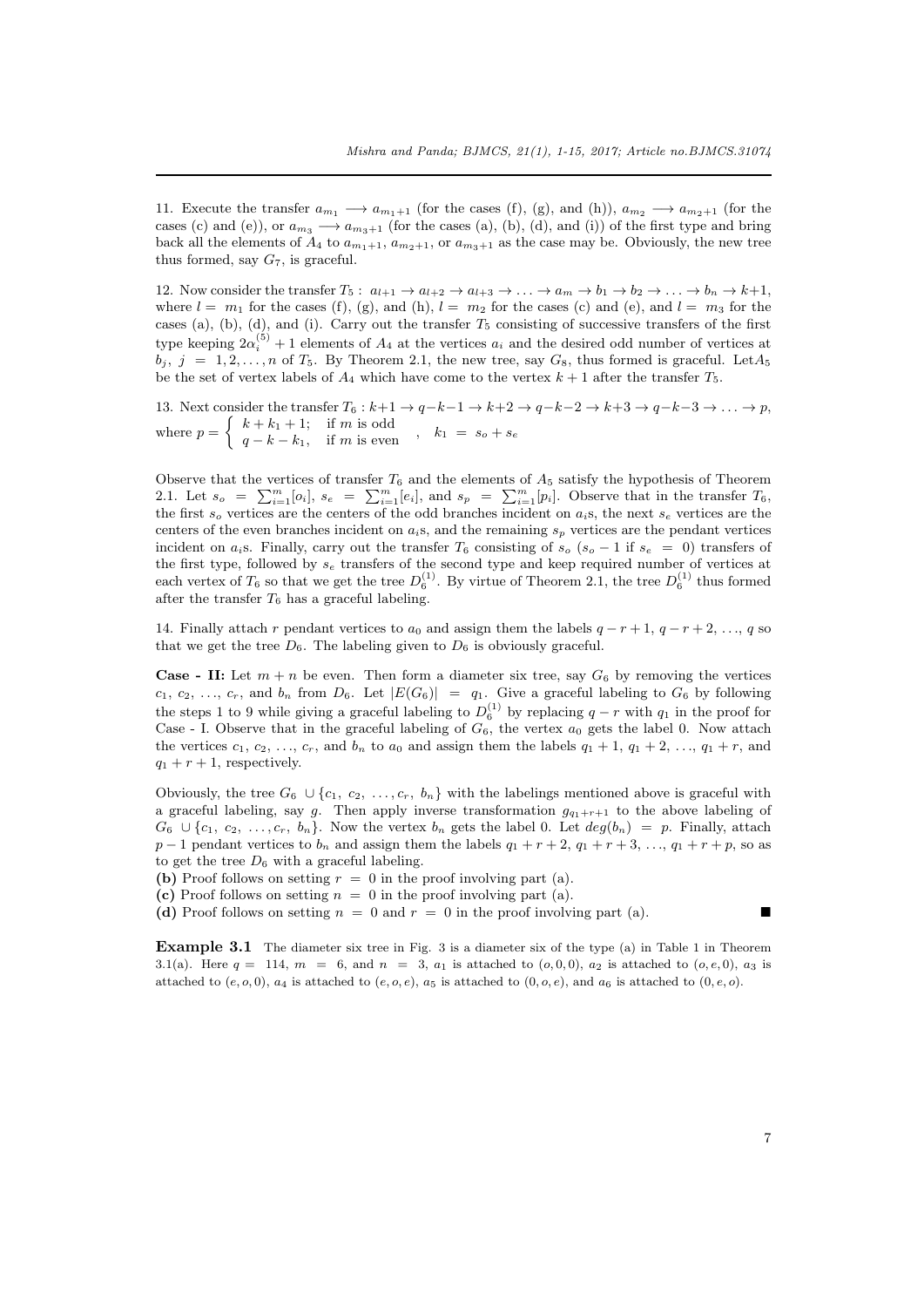

**Fig. 3. A diameter six tree of the type (a) in Table 1 in Theorem 3.1 with a graceful labeling**

**Theorem 3.2.** If degrees of  $a_i$  and  $b_j$  are even, for  $i = 1, 2, 3, \ldots, m; j = 1, 2, 3, \ldots, n$ , and the centers  $a_i$ ,  $i = 1, 2, ..., m$ , of diameter four trees are attached to combinati[ons](#page-4-0) as shown in Table then  $D_6$  given by the following are graceful.

<span id="page-7-0"></span>(a):  $D_6 = \{a_0; a_1, a_2, \ldots, a_m; b_1, b_2, \ldots, b_n; c_1, c_2, \ldots, c_r\}.$ (b):  $D_6 = \{a_0; a_1, a_2, \ldots, a_m; b_1, b_2, \ldots, b_n\}.$ (c):  $D_6 = \{a_0; a_1, a_2, \ldots, a_m; c_1, c_2, \ldots, c_r\}$  with *m* odd. (d):  $D_6 = \{a_0; a_1, a_2, \ldots, a_m\}$  with *m* odd.

**Proof (a): Case - I** Let  $m + n$  be odd. Let  $|E(D_6)| = q$  and  $deg(a_0) = m + n = 2k + 1$ . Proceed as per the following steps.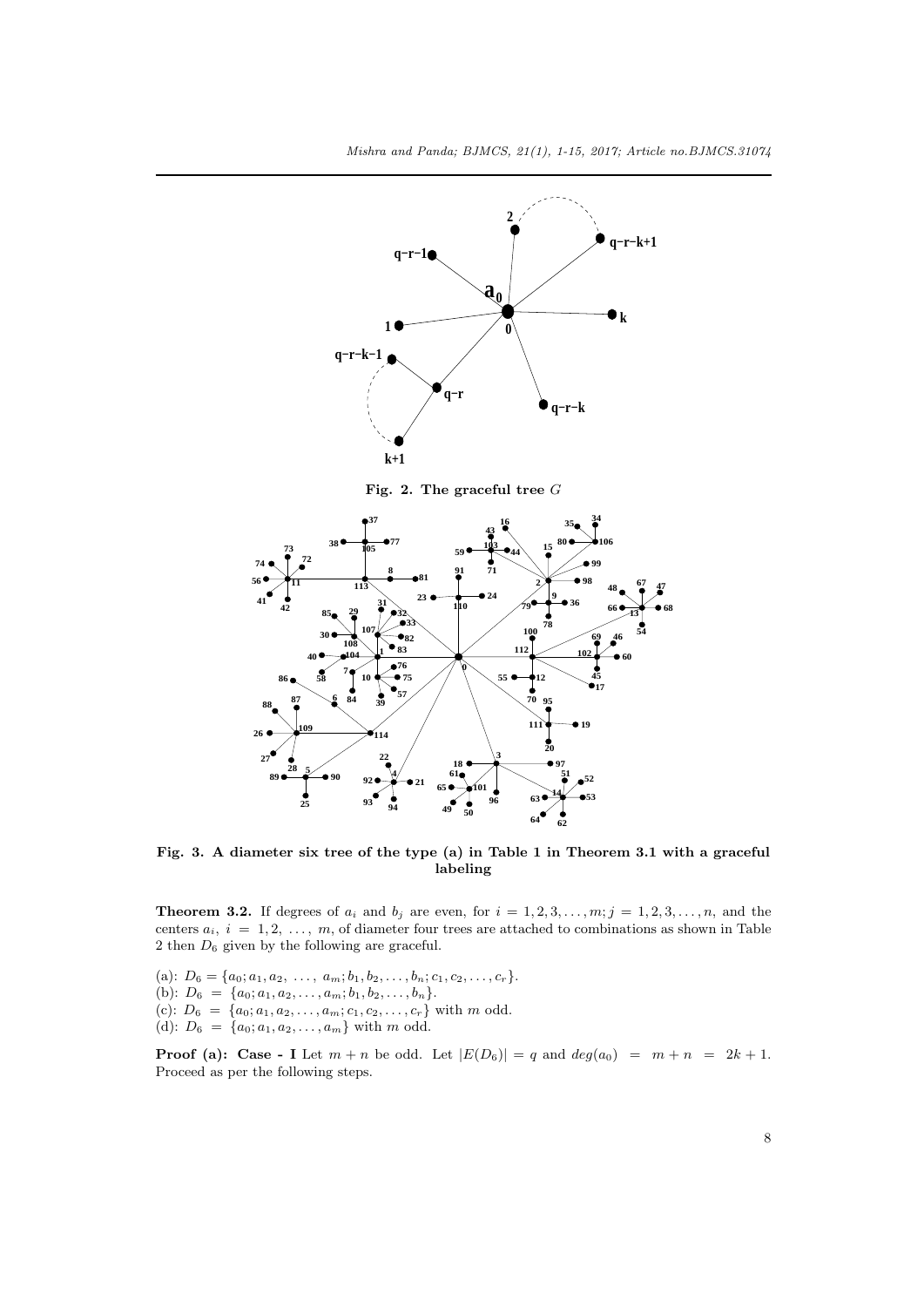| Cases $\downarrow$ | $a_i, 1 \leq i \leq$ | $a_i, m_1+1 \leq$ | $a_i, m_2+1 \leq$ | $a_i, m_3+1 \leq$ | $a_i, m_4 + 1 \leq$ |
|--------------------|----------------------|-------------------|-------------------|-------------------|---------------------|
|                    | m <sub>1</sub>       | $i \leq m_2$      | $i \leq m_3$      | $i \leq m_4$      | $i \leq m_5 =$      |
|                    |                      |                   |                   |                   | m                   |
| a)                 | (o, 0, 0)            | (o,e,0)           | (o, e, e)         | (o, o, o)         | (e, 0, o)           |
| (b)                | same as $(a)$        | (o, 0, e)         | same as $(a)$     | same as $(a)$     | same as $(a)$       |
| $\rm(c)$           | same as $(a)$        | same as $(b)$     | (o, o, o)         | (e, e, o)         | same as $(a)$       |
| (d)                | same as $(a)$        | same as $(b)$     | same as $(c)$     | same as $(c)$     | (0, e, o)           |

**Table 2. Diameter Six Trees of Theorem 3.2**

1. Repeat Step 1 in the proof involving Case - I of Theorem 3.1.

2. Define integers  $\alpha_i^{(j)}$ , for  $i = 1, 2, \ldots, m$ ,  $j = 1, 2, 3, 4, 5$  as per the following. For  $1 \le i \le m_1$ :  $2\alpha_i^{(1)} + 1 = o_i = deg(a_i) - 1.$ 

For  $m_1 + 1 \le i \le m_2$ : For the case (a):  $2\alpha_i^{(1)} + 1 = o_i$ ,  $2[\alpha_i^{(2)} + \alpha_i^{(3)} + 1] = e_i$  $2[\alpha_i^{(2)} + \alpha_i^{(3)} + 1] = e_i$  $2[\alpha_i^{(2)} + \alpha_i^{(3)} + 1] = e_i$ . For the cases (b), (c), and (d):  $2\alpha_i^{(1)} + 1 = o_i$ ,  $2[\alpha_i^{(4)} + \alpha_i^{(5)} + 1] = p_i$ .

For  $m_2 + 1 \le i \le m_3$ : For the cases (a) and (b):  $2\alpha_i^{(1)} + 1 = o_i$ ,  $2[\alpha_i^{(2)} + \alpha_i^{(3)} + 1] = e_i$ , and  $2[\alpha_i^{(4)} + \alpha_i^{(5)} + 1] = p_i$ . For the cases (c) and (d):  $2\alpha_i^{(1)} + 1 = o_i$ ,  $2\alpha_i^{(4)} + 1 = e_i$ ,  $2\alpha_i^{(5)} + 1 = p_i$ .

For  $m_3 + 1 \le i \le m_4$ : For the cases (a) and (b):  $2\alpha_i^{(1)} + 1 = o_i$ ,  $2\alpha_i^{(2)} + 1 = e_i$ ,  $2\alpha_i^{(5)} + 1 = p_i$ . For the cases (c) and (d):  $2[\alpha_i^{(1)} + \alpha_i^{(2)} + 1] = o_i$ ,  $2[\alpha_i^{(3)} + \alpha_i^{(4)} + 1] = e_i$ , and  $2\alpha_i^{(5)} + 1 = p_i$ .

For  $m_4 + 1 \le i \le m_5 = m$ : For the cases (a), (be), and (c):  $2[\alpha_i^{(1)} + \alpha_i^{(2)} + 1] = o_i$  and  $2\alpha_i^{(5)} + 1 = p_i$ . For the case (d):  $2[\alpha_i^{(3)} + \alpha_i^{(4)} + 1] = e_i$ , and  $2\alpha_i^{(5)} + 1 = p_i$ .

3. Repeat Step 3 in the proof involving Case - I of Theorem 3.1.

4. Define an integer t as  $t = b_1$  for the cases (a), (b), and (c) and  $t = a_{m_4+1}$  for the case (d). Carry out the transfer  $T_1: a_1 \to a_2 \to a_3 \to a_4 \to a_5 \to a_6 \to \ldots \to t$  as in Step 3 of the proof involving Theorem 3.1 and keep  $2\alpha_i^{(1)} + 1$  vertices from *A* at each vertex  $a_i$  of  $T_1$ . Let  $A_1$  be the set of vertices of  $A$  transferred to the vertex  $t$  in the transfer  $T_1$  $T_1$ .

5. Define an integer  $t_1$  as  $t_1 = a_m$  for the cases (a), (b), and (c) and  $t_1 = a_{m_4}$  for the case (d). Carry out the transfer  $t \rightarrow t_1$  of the first type and bring back all the elements of  $A_1$  to  $t_1$ . Obviously, the new [tre](#page-4-0)e thus formed, say *G*2, is graceful.

6. Define the transfer  $T_2$  as follows.  $T_2: a_m \to a_{m-1} \to \ldots \to a_{m_1+1} \to a_{m_1}$  for the case (a);  $T_2: a_m \to a_{m-1} \to \ldots \to a_{m_2+1} \to a_{m_2}$  for the case (b);  $T_2: a_m \to a_{m-1} \to \ldots \to a_{m_3+1} \to a_{m_3}$ for the case (c);  $T_2: a_{m_4} \to a_{m_4-1} \to \ldots \to a_{m_3+1} \to a_{m_3}$  for the case (d). Carry out the transfer  $T_2$  keeping  $2\alpha_i^{(2)} + 1$  elements of  $A_1$  at the vertices  $a_i$  of  $T_2$  as we have done in the proof involving Theorem 3.1. Let  $A_2$  is the set of vertices of  $A_1$  that have come to the vertex  $a_{m_1}, a_{m_2}$ , or  $a_{m_3}$  as the case may be.

7. Execute the transfer  $a_{m_1} \rightarrow a_{m_1+1}$  (for the case (a)),  $a_{m_2} \rightarrow a_{m_2+1}$  (for the case (b)), or  $a_{m_3} \rightarrow a_{m_3+1}$  (for the cases (c) and (d)) as the case may and bring back all elements of  $A_2$  to  $a_{m_1+1}, a_{m_2+1}, \text{ or } a_{m_3+1} \text{ as the case may be.}$  $a_{m_1+1}, a_{m_2+1}, \text{ or } a_{m_3+1} \text{ as the case may be.}$  $a_{m_1+1}, a_{m_2+1}, \text{ or } a_{m_3+1} \text{ as the case may be.}$ 

8. Define the transfer  $T_3$  as follows.  $T_3$ :  $a_{m_1+1} \to a_{m_1+2} \to \ldots \to a_{m_3} \to a_{m_3+1}$  for the case (a);  $T_3: a_{m_2+1} \to a_{m_2+2} \to a_{m_2+3} \to \ldots \to a_{m_3} \to a_{m_3+1}$  for the case (b);  $T_3: a_{m_3+1} \to a_{m_3+2} \to a_{m_3+3}$  $a_{m_3+3} \to \ldots \to a_{m_4} \to a_{m_4+1}$  for the case (c);  $T_3: a_{m_3+1} \to a_{m_3+2} \to a_{m_3+3} \to \ldots \to a_m \to b_1$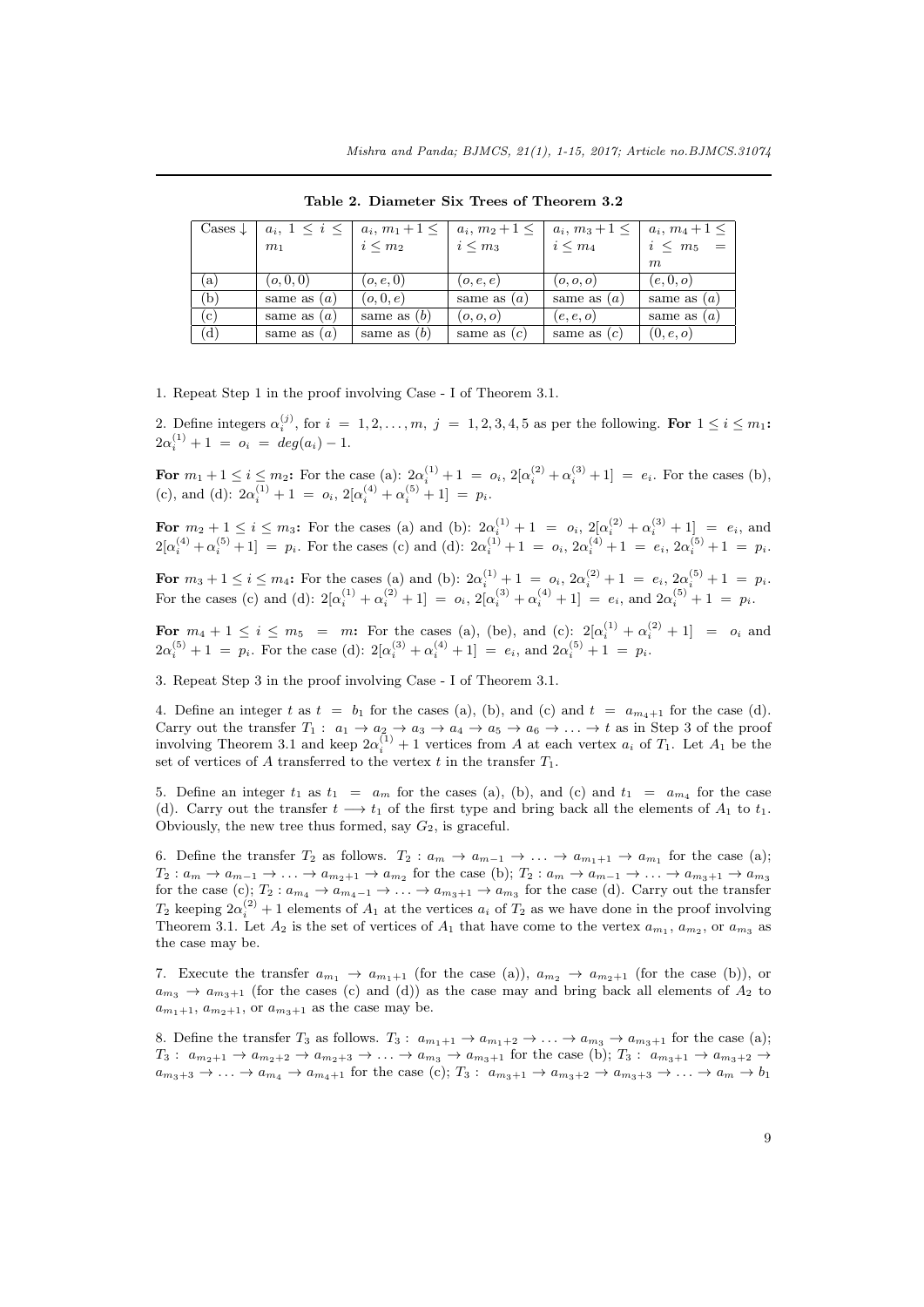for the case (d). Execute the transfer  $T_3$  and keep  $2\alpha_i^{(3)} + 1$  elements of  $A_2$  at the vertices  $a_i$  of  $T_3$ as we have done in the proof involving Theorem 3.1. Let  $A_3$  is the set of vertices of  $A_2$  that have come to the last vertex of *T*3.

9. Execute the transfer  $a_{m_3+1} \rightarrow a_{m_3}$  (for the cases (a) and (b)) or  $a_{m_4+1} \rightarrow a_{m_4}$ ) (for the case (c)) or  $b_1 \longrightarrow a_m$  (for the case (d)) of the first type and bring back all the elements of  $A_3$  to  $a_{m_3}$ ,  $a_{m_4}$ , or  $a_m$  as the case may be. Obviously, the n[ew t](#page-4-0)ree thus formed, say  $G_5$ , is graceful.

10. Define the transfer  $T_4$  as follows.  $T_4: a_{m_3} \to a_{m_3-1} \to \ldots \to a_{m_2+1} \to a_{m_2}$  for the case (a);  $T_4: a_{m_3}\to a_{m_3-1}\to\ldots\to a_{m_1+1}\to a_{m_1}$  for the case (b);  $T_4: a_{m_4}\to a_{m_4-1}\to\ldots\to a_{m_1+1}\to a_{m_1+1}$ *a<sup>m</sup>*<sup>1</sup> for the cases (c) and (d). Execute the transfer *T*<sup>4</sup> consisting of *m* successive transfers of the first type, keeping  $2\alpha_i^{(4)} + 1$  elements of  $A_3$  at the vertices  $a_i$  of  $T_4$  as we have done in the proof involving Theorem 3.1. Let *A*<sup>4</sup> be the set of vertices of *A*<sup>3</sup> which have been transferred to 0.

11. Execute the transfer  $a_{m_1} \rightarrow a_{m_1+1}$  (for the cases (b), (c), and (s)) or  $a_{m_2} \rightarrow a_{m_2+1}$  (for the case (a)) of the first type and bring back all the elements of  $A_4$  to  $a_{m_1+1}$  or  $a_{m_2+1}$  as the case may be. Obviously, the new tree thus formed, say *G*7, is graceful.

12. Now consider the transfer  $T_5: a_{r+1} \to a_{l+2} \to a_{l+3} \to \ldots \to a_m \to b_1 \to b_2 \to \ldots \to b_n \to$  $k+1$ , where  $l = m_1$  for the cases (b), (c), and (d) and  $l = m_2$  for the case (a). Carry out the transfer  $T_5$  consisting of successive transfers of the first type keeping  $2\alpha_i^{(5)} + 1$  elements of  $A_4$  at the vertices  $a_i$  and the desired odd number of vertices at  $b_j$ ,  $j = 1, 2, \ldots, n$  of  $T_5$ . By Theorem 2.1(a), the new tree, say  $G_8$ , thus formed is graceful. Let  $A_5$  be the set of vertex labels of  $A_4$  which have come to the vertex  $k + 1$  after the transfer  $T_5$ .

13, 14. Repeat Steps 13 and 14 in the proof involving Theorem 3.1 so that one gets back the tree *D*<sup>6</sup> with a graceful labeling.

**Case - II:** If  $m + n$  is even then the proof follows from that of Case - I by repeating the procedure involving the proof of Theorem 3.1(a) for Case -II. Proofs for the parts (b), (c), and (d) follow from the proof i[n](#page-4-0)volving the part (a) by setting  $r = 0$ ;  $n = 0$ ; and  $t n = 0$  and  $r = 0$ .

**Example 3.2** The diameter six tree in Fig. 4 is a diameter six of the type (d) in Table 2 in Theorem 3.2(a). Here  $q = 109$ ,  $m = 5$ , and  $n = 4$ ,  $a_1$  is attached to  $(o, 0, 0)$ ,  $a_2$  is attached to  $(o, 0, e)$ ,  $a_3$  is attache[d to](#page-4-0)  $(o, o, o)$ ,  $a_4$  is attached to  $(e, e, o)$ , and  $a_5$  is attached to  $(0, e, o)$ .

**Notation 3.1** Let  $D_6 = \{a_0; a_1, a_2, \ldots, a_m; b_1, b_2, \ldots, b_n; c_1, c_2, \ldots, c_r\}$  be diameter six tree. We may have one of or both  $n = 0$  and  $r = 0$ . For next couple of results we will consistent use the [foll](#page-7-0)owing notations.

 $n_e$  = Number of stars adjacent to  $a_0$  with center having odd degree.  $n_o$  = Number of stars adjacent to  $a_0$  with center having even degree, i.e.  $n = n_e + n_o$ .

**Theorem 3.3.** Let  $m + n$  be odd,  $n_e \cong 0 \mod 4$ , degrees of  $a_i$  are even, for  $i = 1, 2, 3, \ldots, m$ . If the centers  $a_i$ ,  $i = 1, 2, \ldots, m$ , of diameter four trees are attached to combinations as shown in Tables 1 and 2 then

(a)  $D_6 = \{a_0; a_1, a_2, \ldots, a_m; b_1, b_2, \ldots, b_n; c_1, c_2, \ldots, c_r\}$  is graceful. (b)  $D_6 = \{a_0; a_1, \ldots, a_m; b_1, b_2, \ldots, b_n\}$  is graceful.

**Proof:** (a) Consider the part (a) first. Let  $|E(D_6)| = q$  and  $deg(a_0) = m + n = 2k + 1$ . Proceed as per the following steps.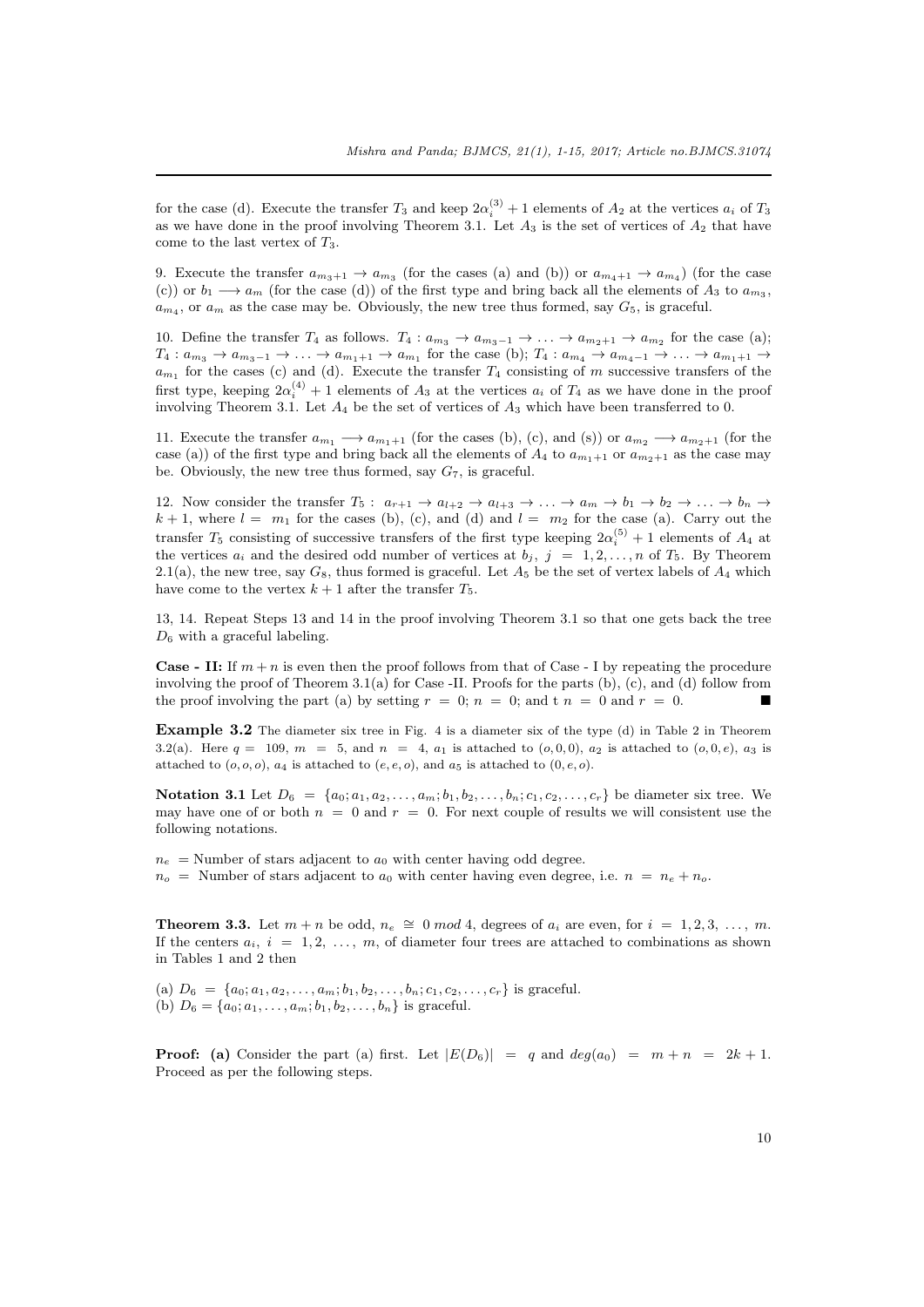

**Fig. 4. A diameter six tree of the type (d) in Table 2 in Theorem 3.2 with a graceful labeling.**

Repeat Steps 1 to 11 in the proof of Theorem  $3.1(a)(or 3.2(a))$  for Case -I.

12. Now consider the transfer  $T_5: a_{r+1} \to a_{r+2} \to a_{r+3} \to \ldots \to a_m \to b_1 \to b_2 \to \ldots \to b_n \to a_1$  $k+1$ , consisting of  $m+n_o$  successive transfers of the first type, followed by  $\frac{n_e}{4}$  successive BD8TF from vertex levels in the set  $A_4$ . Observe that the transfer  $T_5$  and the set  $A_4$  satisfy the hypothesis of Theorem 2.1.

Carry out the transfer  $T_5$  keeping  $2\alpha_i^{(5)} + 1$  elements of  $A_4$  at the vertices  $a_i$ , the desired odd number of vertices at  $b_j$ ,  $j = 1, 2, \ldots, n_o$ , and the desired even number of vertices at  $b_j$ ,  $j =$  $n_o + 1, n_o + 2, \ldots, n$  of *T*<sub>5</sub>. By Theorem 2.1, the new tree, say  $G_8$ , thus formed is graceful. Let  $A_5$ be the set o[f ve](#page-3-0)rtex labels of  $A_4$  which have come to the vertex  $k+1$  after the transfer  $T_5$ .

Finally, repeat Steps 13 and 14 in the proof involving Theorem 3.1(a) (or  $3.2(a)$ ) for Case -I to get the tree  $D_6$  with a graceful labeling. The proof of part (b) follows on setting  $r = 0$  in the proof involving part (a).  $\blacksquare$ 

**Theorem 3.4.** Let  $m + n$  be even, either  $n_e \cong 1 \mod 4$  or  $n_e \cong 0 \mod 4$  and  $n_o \geq 1$ , degrees of  $a_i$  are even, for  $i = 1, 2, 3, \ldots, m$  $i = 1, 2, 3, \ldots, m$  $i = 1, 2, 3, \ldots, m$ . If the centers  $a_i$ ,  $i = 1, 2, \ldots, m$ [, o](#page-7-0)f diameter four trees are attached to combinations as shown in Tables 1 and 2 then (a)  $D_6 = \{a_0; a_1, a_2, \ldots, a_m; b_1, b_2, \ldots, b_n; c_1, c_2, \ldots, c_r\}$  is graceful.

(b)  $D_6 = \{a_0; a_1, \ldots, a_m; b_1, b_2, \ldots, b_n\}$  is graceful.

**Proof :** Consider the part (a) first. Designate the vertex  $b_n$  as the center of a star adjacent to  $a_0$ with odd (respectively, even) degree if  $n_e \cong 1 \mod 4$  (respectively,  $n_e \cong 0 \mod 4$ ,  $n_o \geq 1$ ). Define two integers  $k_1$  and  $k_2$  as

$$
k_1 = \begin{cases} n_e - 1 & \text{if } n_e \cong 1 \mod 4 \\ n_e & \text{if } n_e \cong 0 \mod 4 \text{ and } n_o \ge 1 \end{cases} ; k_2 = \begin{cases} n_o & \text{if } n_e \cong 1 \mod 4 \\ n_o - 1 & \text{if } n_e \cong 0 \mod 4 \text{ and } n_o \ge 1 \end{cases}
$$

So we have  $n = n_o + n_e = k_1 + k_2 + 1$ . Form a diameter six tree, say  $G_6$  by removing the vertices  $c_1, c_2, \ldots, c_r$ , and  $b_n$  from  $D_6$ . Let  $|E(G_6)| = q_1$ . Give a graceful labeling to  $G_6$  by following the steps 1 to 12 in the proof of Theorem 3.1(a) (or 3.2(a)) by setting  $q - r = q_1$  and replacing  $n_e$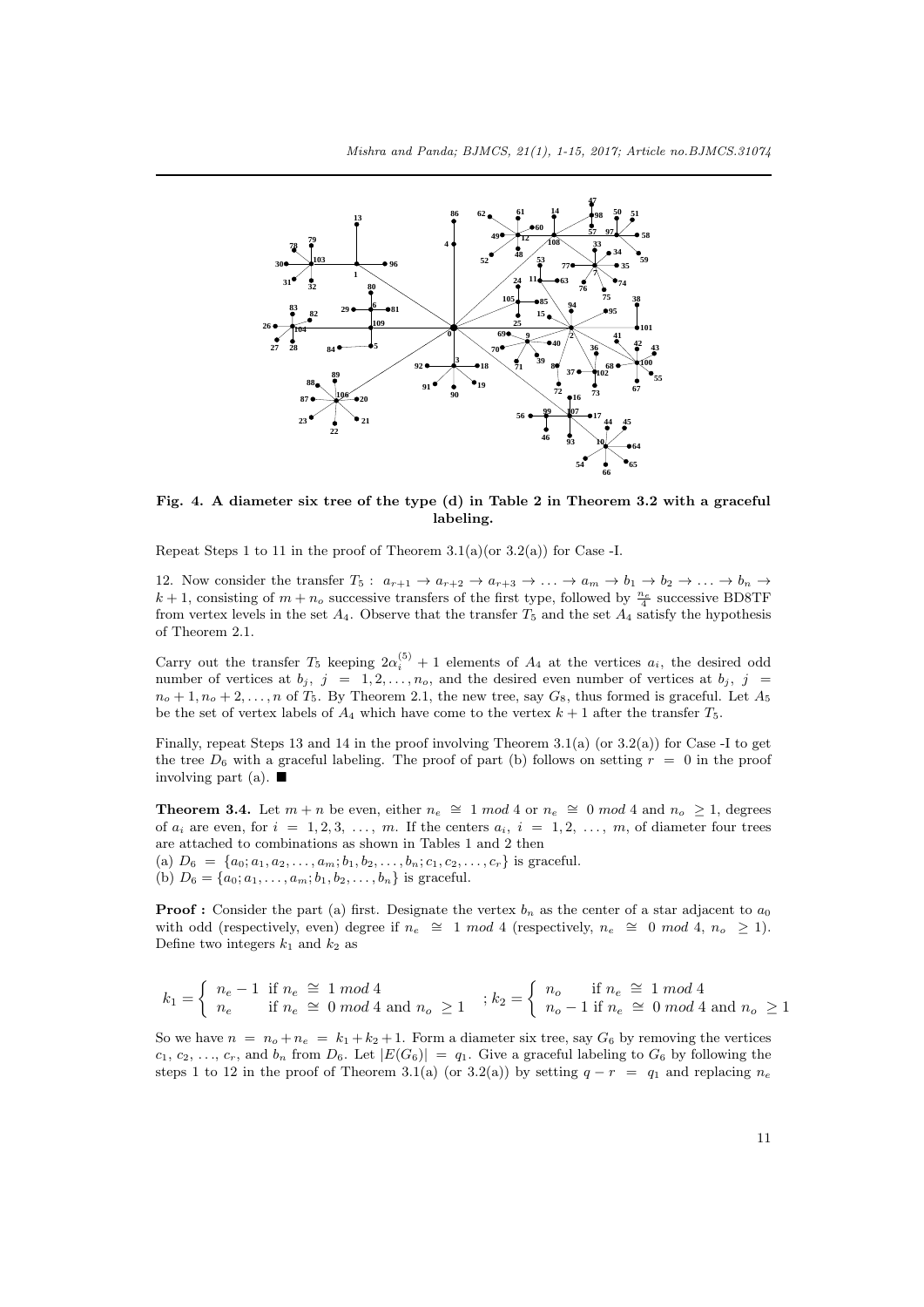with  $k_1$  and  $n_0$  by  $k_2$ . Observe that in the graceful labeling of  $G_6$ , the vertex  $a_0$  gets the label 0. Now attach the vertices  $c_1, c_2, \ldots, c_r$ , and  $b_n$  to  $a_0$  and assign them the labels  $q_1 + 1, q_1 + 2, \ldots$ ,  $q_1 + r$ , and  $q_1 + r + 1$ , respectively. Obviously, the tree  $G_6 \cup \{c_1, c_2, \ldots, c_r, b_n\}$  with the labelings mentioned above is graceful with a graceful labeling, say *g*. Then apply inverse transformation  $g_{q_1+r+1}$  to the above labeling of  $G_6 \cup \{c_1, c_2, \ldots, c_r, b_n\}$ . Now the vertex  $b_n$  gets the label 0. Let  $deg(b_n) = p$ . Finally, attach p pendant vertices to  $b_n$  and assign them the labels  $q_1 + r + 2$ ,  $q_1 + r + 3, \ldots, q_1 + r + p + 1$ , so as to get the tree  $D_6$  with a graceful labeling. The proof of part (b) follows if we set  $r = 0$ .

**Theorem 3.5.** If is *m* even, degree of  $a_i$  are even, for  $i = 1, 2, 3, \ldots, m$ , the centers  $a_i$ ,  $i =$ 1*,* 2*, . . . , m*, of diameter four trees are attached to combinations as shown in Tables 1 and 2 with *m*<sub>1</sub> ≥ 3 and degree of at least one  $a_i$ ,  $1 \le i \le m_1$  is ≥ 4, then  $D_6 = \{a_0; a_1, \ldots, a_m\}$  has a graceful labeling.

<span id="page-11-0"></span>**Proof :** Let us designate the vertex  $a_2$  as the center of diameter four tree whose degree upon which at lest 3 odd branches are incident. Let us remove one diameter four tree with center having even degree from  $D_6$ . Let us designate this vertex as  $a_m$ . Excluding  $a_0$  there are  $o_m$  neighbours of  $a_m$ . We attach  $o_m - 1$  neighbours of  $a_m$  to the vertex  $a_2$ . Let the resultant tree thus formed be  $G_6$ . Obviously it is a diameter six tree of the type  $D_6^{(1)}$  in the proof involving Theorem 3.1(a) (or 3.2(a)) for Case - I. Let  $|E(G_6)| = q_1$ . Repeat the procedure in the proof of Theorem 3.1(a) (or 3.2(a)) for Case - I by replacing  $m_1$  with  $m_1 - 1$ ,  $m$  with  $m - 1$  and  $q - r$  with  $q_1$  and give a graceful labeling to  $G_6$ .

Observe that [the](#page-4-0) vertex  $a_2$  gets label 1, and the  $2\alpha_2^{(1)} + o_m$  neighbours of  $a_2$  get the labels  $q_1 - x$  $q_1 - x$ ,  $x+1+i$ ,  $q_1-x-i$ ,  $x = k+\alpha_1^{(1)}+1$ ,  $i = 1, 2, ..., \alpha_2^{(1)} + \lfloor \frac{\alpha_m-1}{2} \rfloor$ . While la[belin](#page-4-0)g  $G_6$  [allot](#page-7-0) labels  $x+i+2$ ,  $q_1-x-i$ ,  $i = 1,2,..., \left[\frac{\sigma_m-1}{2}\right]$  to  $o_m-1$  neighbours of  $a_m$  that were shifted to  $a_2$  while constructing  $G_6$ . Next attach the vertex  $a_m$  to  $a_0$  and assign label  $q_1 + 1$ . Now move the vertices  $x+i+2, q_1-x-i, i = 1, 2, \ldots, \lfloor \frac{m-1}{2} \rfloor$ , to  $a_m$ . Since  $(x+i+2)+(q_1-x-i) = q_1+2 = 1+(q_1+1)$ , for  $i = 1, 2, \ldots, \lceil \frac{0m-1}{2} \rceil$ , by Theorem 2.1 the resultant tree, say  $G_1$  thus formed is graceful with a graceful labeling, say *g*. Apply inverse transformation  $g_{q_1+1}$  to  $G_1$  so that the label of the vertex  $a_m$ becomes 0. By Lemma 2.2,  $g_{q_1+1}$  is a graceful labeling of  $G_1$ . The labelling  $g_{q_1+1}$  assigns the label 0 to the vertex  $a_m$ . Now attach a new vertex to  $a_m$  and assign it the label  $q_1 + 2$ . The resultant tree thus obtained, say  $G_2$  is graceful and the the resultant graceful labeling be  $g_1$ . Apply inverse transformation  $g_{1q_1+2}$  to  $G_2$  so that t[he la](#page-3-0)bel of the vertex  $q_1 + 2$  of  $G_2$  becomes 0. By Lemma 2.2,  $g_{1q_1+2}$  is a graceful labeling of  $G_2$ . Let excluding  $a_m$  the number of neighbours of the remaining odd branch be *p*. Now [att](#page-3-1)ach the *p* pendant vertices adjacent to the vertex labelled 0 and assign them the labels  $q_1 + 3, q_1 + 4, \ldots, q_1 + p + 2$ . So we get the tree  $D_6$  as desired and the labeling obtained above is a graceful labeling of *D*6.

**Example 3.3** The diameter six tree in Fig. 5 [a] is a diameter six of the type in Theorem 3.5. Here  $q = 126$ ,  $m = 8$ , each  $a_i$ ,  $i = 1, 2, 3$ , is attached to  $(o, 0, 0)$ ,  $a_4$  is attached to  $(o, 0, e)$ , each  $a_i$ ,  $i = 5, 6, 7$ , is attached to  $(o, e, e)$ ,  $a_8$  is attached to  $(e, 0, o)$ . We first form the graceful diameter six tree  $G_6$  as in Figure [b] by removing the branch incident on  $a_8$  and three branches incident on it and making two of these branches adjacent to the vertex *a*2. Figure [c] represents the tree obtained from the graceful tree in [b] by attaching a vertex to *a*<sup>0</sup> (with label 0) and assigning the label 122 to it and shifting the branches [with](#page-11-0) labels 7 and 116 from the vertex label 1 to the new vertex (labeled 122). The graceful tree in Figure [d] is obtained by applying inverse transformation to the graceful tree in Figure [c] and attaching a new vertex to the vertex labeled 0 and assigning it the label 123. Finally, the graceful tree  $D_6$  in Figure [e] is obtained by applying inverse transformation to the graceful tree in Figure [d] and attaching three vertices to the vertex labeled 0 and assigning them the labels 124, 125, and 126.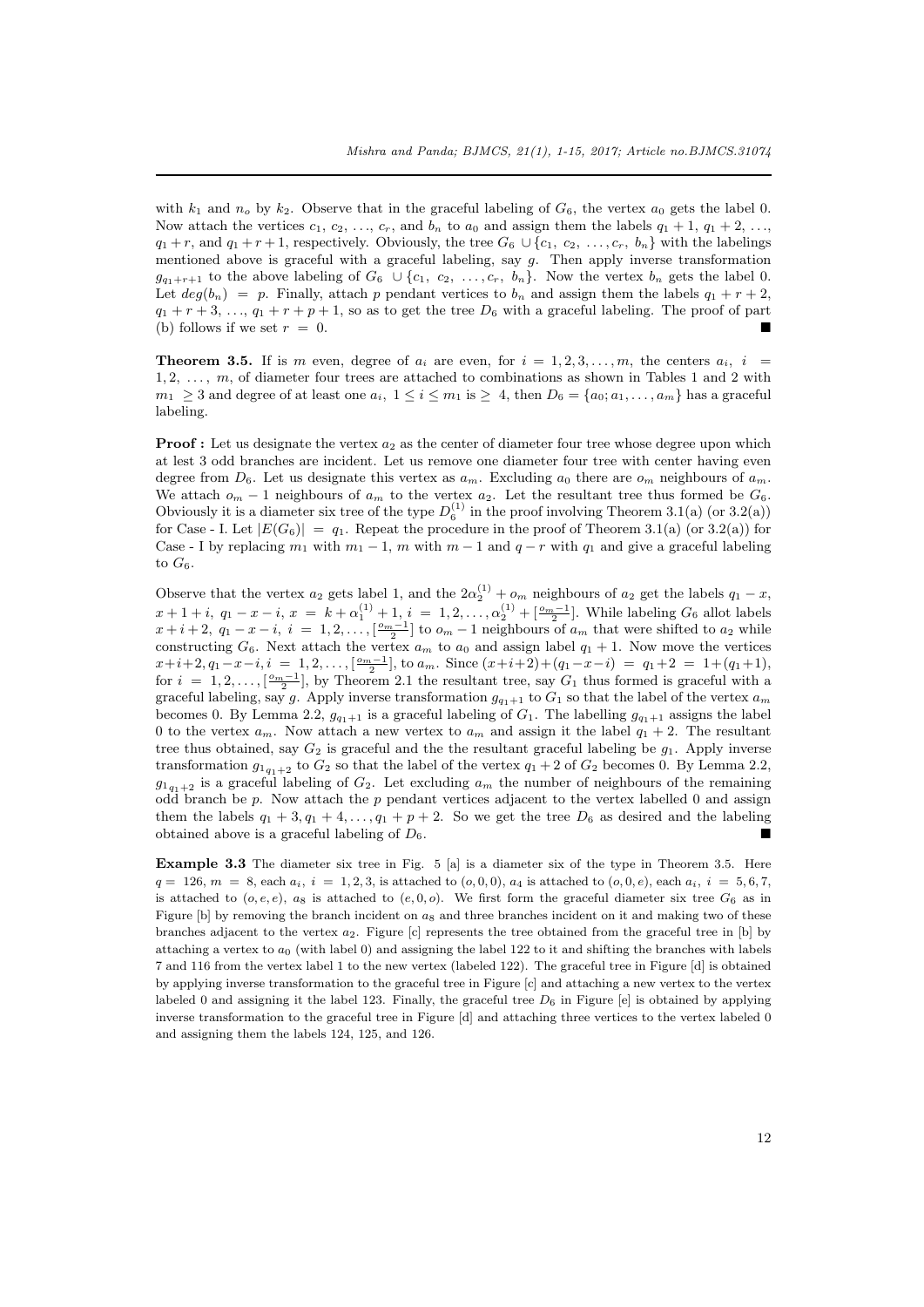

**Fig. 5. A diameter six tree of the type in Theorem 3.5 with a graceful labeling.**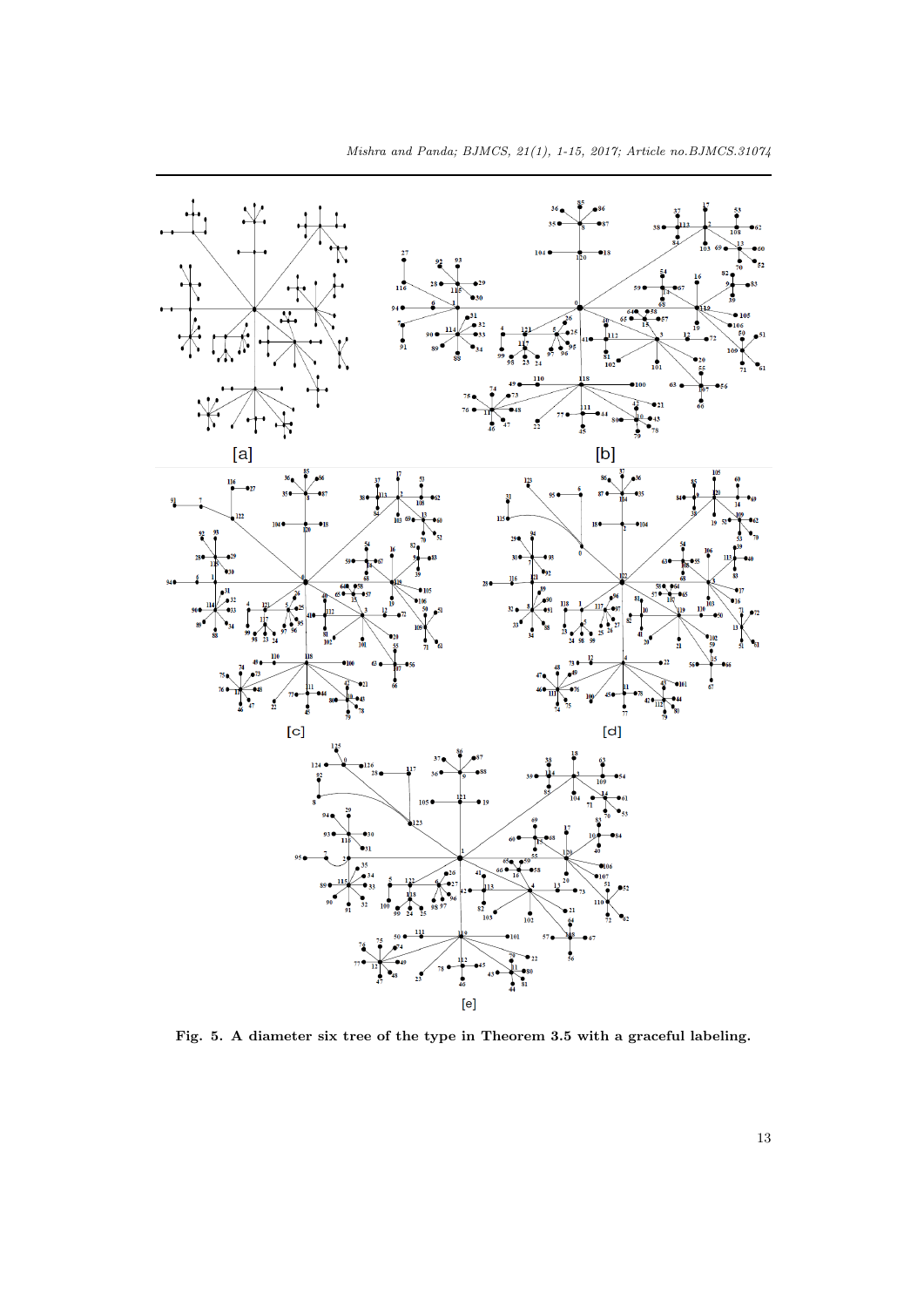#### **4 Conclusion**

- **a** In this article we have given graceful labelings to some new classes of diameter six trees in which the diameter four trees adjacent to the centers contain six different combinations of odd even and pendant branches. We feel our effort will inspire the researchers of this area to make inroads in the direction of resolving the conjecture of Ringel and Kotzig (1964) which states that all trees are graceful.
- **b** As a sub case of "the graceful tree conjecture" we state the following conjecture.

**Conjecture:** All trees of diameter six are graceful.

- **c** As a future work from the concepts discussed in this article, one can try out the followings.
	- i) Giving graceful labelings to some more generalized classes of diameter six trees in which the diameter four trees adjacent to the center may have any combinations of odd, even, and pendant branches.
		- ii) Giving graceful labelings to some classes of trees with any even diameter.
		- iii) Giving graceful labelings to all lobsters with diameter six.

# . **Acknowledgement**

We feel deeply indebted to our mentor Prof. Pratima Panigrahi, Associate Professor, Department of Mathematics for her guidance and support. We are also grateful to the authorities of C. V. Raman College of Engineering for their encouragement and support for pursuing research.

### **Competing Interests**

Authors have declared that no competing interests exist.

### **References**

- <span id="page-13-0"></span>[1] Bloom GS, Golomb SW. Applications of numbered undirected graphs. Proc. IEEE. 1977;65:562-570.
- <span id="page-13-1"></span>[2] Bloom GS, Golomb SW. Numbered complete graphs, unusual rulers, and assorted applications, in Theory and Applications of Graphs. Lecture Notes in Math, Springer-Verlag, New York. 1978;642:53-65.
- <span id="page-13-4"></span>[3] Ringel G. Problem 25 in Theory of Graphs and Applications. Proceedings of Symposium Smolenice 1963, Prague Publishing House of Czechoslovak Academy of Science. 1963;162.
- [4] Kotzig A. On certain vertex valuations of finite graphs. Util. Mathematica. 1973;4:261-290.
- <span id="page-13-3"></span>[5] Rosa A. On Certain Valuations of the Vertices of a Graph. In Theo*fie* des Graphes, (ed. P. Rosenstiehl), Dunod, Paris. 1968;349-355.
- <span id="page-13-2"></span>[6] Gallian JA. A dynamic survey of graph labeling. Electronic Journal of Combinatorics, DS6. 2015;18.

Available: http://www.combinatorics.org/Surveys/

- <span id="page-13-5"></span>[7] Edwards M, Howard L. A survey of graceful trees. Atlantic Electronic Journal of Mathematics. 2006;1:5-30.
- <span id="page-13-6"></span>[8] Hrnciar P, Havier A. All trees of diameter five are graceful. Discrete Mathematics. 2001;233:133- 150.